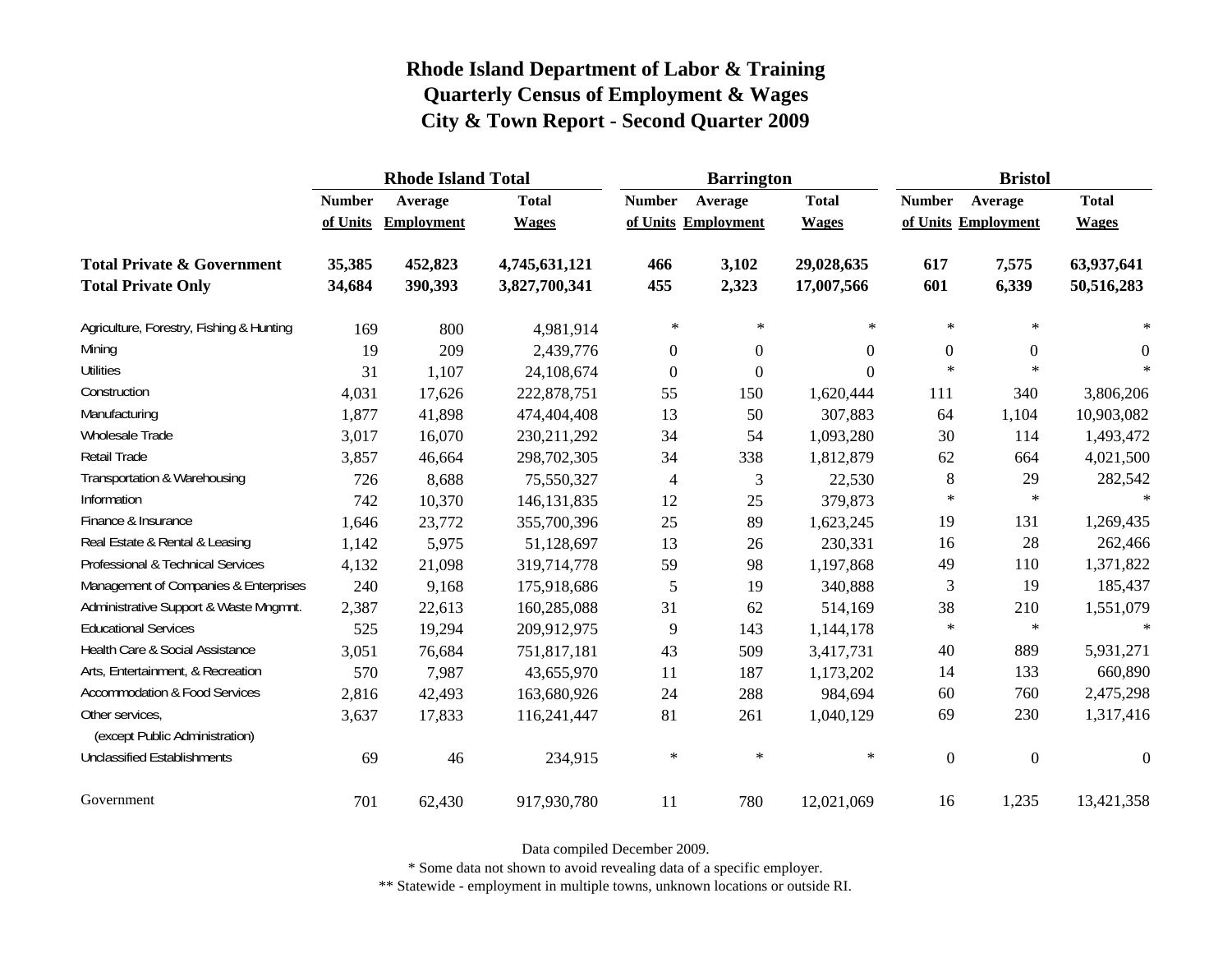|                                                   | <b>Burrillville</b> |                     |                  |               | <b>Central Falls</b> |                  | <b>Charlestown</b> |                     |              |
|---------------------------------------------------|---------------------|---------------------|------------------|---------------|----------------------|------------------|--------------------|---------------------|--------------|
|                                                   | <b>Number</b>       | Average             | <b>Total</b>     | <b>Number</b> | Average              | <b>Total</b>     | <b>Number</b>      | Average             | <b>Total</b> |
|                                                   |                     | of Units Employment | <b>Wages</b>     |               | of Units Employment  | <b>Wages</b>     |                    | of Units Employment | <b>Wages</b> |
| <b>Total Private &amp; Government</b>             | 296                 | 2,935               | 23,270,908       | 233           | 2,740                | 25,605,569       | 244                | 1,481               | 13,192,119   |
| <b>Total Private Only</b>                         | 280                 | 2,271               | 16,761,569       | 222           | 1,924                | 14,641,087       | 230                | 1,277               | 11,137,909   |
| Agriculture, Forestry, Fishing & Hunting          | $\ast$              | ∗                   | $\ast$           | $\mathbf{0}$  | $\mathbf{0}$         | $\overline{0}$   | $\ast$             | $\ast$              |              |
| Mining                                            | $\Omega$            | $\boldsymbol{0}$    | $\Omega$         | $\theta$      | $\Omega$             | $\Omega$         | $\ast$             | $\ast$              |              |
| <b>Utilities</b>                                  | $\ast$              | $\ast$              | $\ast$           | $\Omega$      | $\Omega$             | $\Omega$         | $\boldsymbol{0}$   | $\boldsymbol{0}$    | $\theta$     |
| Construction                                      | 70                  | 220                 | 2,707,043        | 20            | 93                   | 844,334          | 55                 | 142                 | 1,519,850    |
| Manufacturing                                     | 10                  | 427                 | 4,113,247        | 30            | 599                  | 5,474,174        | $\ast$             | $\ast$              | $\ast$       |
| Wholesale Trade                                   | 19                  | 47                  | 571,871          | 5             | 38                   | 315,257          | 9                  | 23                  | 296,230      |
| Retail Trade                                      | 17                  | 144                 | 748,763          | 37            | 198                  | 1,223,404        | 24                 | 138                 | 896,758      |
| Transportation & Warehousing                      | 5                   | 12                  | 127,986          | 3             | 14                   | 47,420           | 7                  | 11                  | 92,903       |
| Information                                       | 8                   | 33                  | 212,898          | $\theta$      | $\mathbf{0}$         | $\boldsymbol{0}$ | 5                  | 20                  | 105,388      |
| Finance & Insurance                               | 8                   | 32                  | 526,609          | 10            | 80                   | 793,639          | 6                  | 33                  | 508,922      |
| Real Estate & Rental & Leasing                    | 4                   | 7                   | 37,668           | 8             | 43                   | 304,201          | 8                  | 18                  | 177,602      |
| Professional & Technical Services                 | 19                  | 54                  | 674,674          | 9             | 18                   | 181,078          | $20\,$             | 36                  | 440,631      |
| Management of Companies & Enterprises             | $\ast$              | $\ast$              | $\ast$           | $\Omega$      | $\boldsymbol{0}$     | $\theta$         | $\mathbf{0}$       | $\mathbf{0}$        | $\Omega$     |
| Administrative Support & Waste Mngmnt.            | 20                  | 79                  | 535,380          | 13            | 279                  | 2,245,866        | 21                 | 61                  | 423,409      |
| <b>Educational Services</b>                       | 5                   | 43                  | 150,062          | $\ast$        | $\ast$               | $\ast$           | $\ast$             | $\ast$              |              |
| Health Care & Social Assistance                   | 17                  | 501                 | 3,266,582        | 19            | 235                  | 1,482,253        | 18                 | 191                 | 1,417,402    |
| Arts, Entertainment, & Recreation                 | 5                   | 62                  | 184,886          | $\theta$      | $\mathbf{0}$         | $\Omega$         | 4                  | 21                  | 224,461      |
| <b>Accommodation &amp; Food Services</b>          | 27                  | 446                 | 1,384,843        | 29            | 157                  | 581,637          | 20                 | 210                 | 653,506      |
| Other services,<br>(except Public Administration) | 41                  | 95                  | 576,384          | 38            | 119                  | 669,357          | 25                 | 41                  | 225,226      |
| <b>Unclassified Establishments</b>                | $\overline{0}$      | $\mathbf{0}$        | $\boldsymbol{0}$ | $\theta$      | $\overline{0}$       | $\boldsymbol{0}$ | $\mathbf{0}$       | $\mathbf{0}$        | $\Omega$     |
| Government                                        | 16                  | 664                 | 6,509,339        | 11            | 816                  | 10,964,482       | 14                 | 205                 | 2,054,210    |

Data compiled December 2009.

\* Some data not shown to avoid revealing data of a specific employer.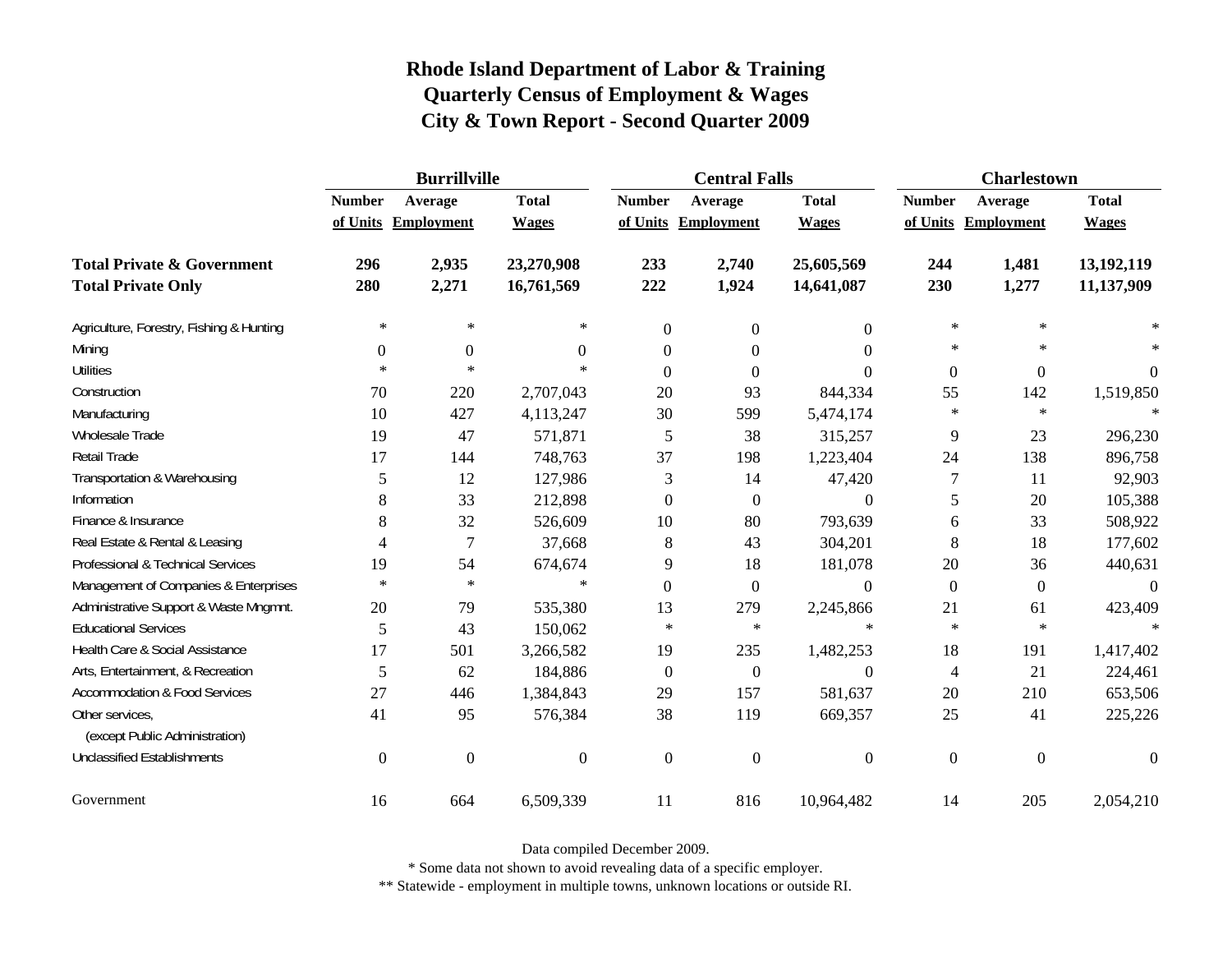|                                                   | Coventry         |                     |                |                  | <b>Cranston</b>     |              | <b>Cumberland</b> |                     |                  |
|---------------------------------------------------|------------------|---------------------|----------------|------------------|---------------------|--------------|-------------------|---------------------|------------------|
|                                                   | <b>Number</b>    | Average             | <b>Total</b>   | <b>Number</b>    | Average             | <b>Total</b> | <b>Number</b>     | Average             | <b>Total</b>     |
|                                                   |                  | of Units Employment | <b>Wages</b>   |                  | of Units Employment | <b>Wages</b> |                   | of Units Employment | <b>Wages</b>     |
| <b>Total Private &amp; Government</b>             | 738              | 7,837               | 65,286,332     | 2,499            | 32,945              | 342,800,552  | 874               | 9,099               | 84,846,502       |
| <b>Total Private Only</b>                         | 720              | 6,483               | 50,307,101     | 2,475            | 26,796              | 244,249,072  | 857               | 7,658               | 68,920,644       |
| Agriculture, Forestry, Fishing & Hunting          | $\ast$           | $\ast$              | $\ast$         | 6                | 19                  | 100,593      | $\ast$            | $\ast$              |                  |
| Mining                                            | $\boldsymbol{0}$ | $\Omega$            | $\Omega$       | $\ast$           | $\ast$              | $\ast$       | $\ast$            | $\star$             |                  |
| <b>Utilities</b>                                  | $\theta$         | $\Omega$            | $\Omega$       | $\boldsymbol{0}$ | $\boldsymbol{0}$    | $\Omega$     | $\ast$            | $\ast$              | $\ast$           |
| Construction                                      | 145              | 447                 | 4,285,945      | 269              | 1,200               | 15,906,176   | 132               | 821                 | 11,150,748       |
| Manufacturing                                     | 44               | 723                 | 11,443,189     | 175              | 3,956               | 45,672,192   | 45                | 1,270               | 12,319,747       |
| <b>Wholesale Trade</b>                            | 42               | 267                 | 3,179,718      | 192              | 1,525               | 21,869,164   | 86                | 725                 | 9,557,088        |
| Retail Trade                                      | 91               | 1,715               | 10,677,401     | 300              | 4,049               | 26,522,881   | 77                | 967                 | 5,807,858        |
| Transportation & Warehousing                      | 12               | 224                 | 1,964,302      | 55               | 601                 | 6,149,463    | 23                | 424                 | 3,800,347        |
| Information                                       | 9                | 28                  | 279,747        | 37               | 1,820               | 26,411,229   | 21                | 138                 | 1,030,751        |
| Finance & Insurance                               | 26               | 128                 | 1,161,405      | 133              | 769                 | 7,900,531    | 41                | 151                 | 2,085,789        |
| Real Estate & Rental & Leasing                    | 24               | 59                  | 388,456        | 87               | 398                 | 4,850,754    | 34                | 105                 | 991,271          |
| Professional & Technical Services                 | 54               | 172                 | 1,823,232      | 261              | 1,631               | 21,348,774   | 85                | 341                 | 4,747,047        |
| Management of Companies & Enterprises             | $\overline{4}$   | 54                  | 877,261        | 14               | 241                 | 3,341,090    | $\ast$            | $\ast$              | $\ast$           |
| Administrative Support & Waste Mngmnt.            | 61               | 279                 | 2,017,431      | 176              | 1,728               | 11,650,591   | 51                | 181                 | 1,156,784        |
| <b>Educational Services</b>                       | 9                | 105                 | 533,160        | 34               | 313                 | 1,864,820    | 11                | 114                 | 492,973          |
| Health Care & Social Assistance                   | 39               | 926                 | 6,666,602      | 265              | 3,945               | 29,261,447   | 77                | 1,048               | 7,734,615        |
| Arts, Entertainment, & Recreation                 | 7                | 60                  | 136,570        | 27               | 278                 | 1,337,256    | 9                 | 67                  | 233,521          |
| <b>Accommodation &amp; Food Services</b>          | 64               | 992                 | 3,284,120      | 172              | 2,765               | 9,811,797    | 58                | 631                 | 1,960,787        |
| Other services,<br>(except Public Administration) | 86               | 292                 | 1,556,837      | 269              | 1,525               | 9,750,117    | 100               | 538                 | 3,526,993        |
| <b>Unclassified Establishments</b>                | $\boldsymbol{0}$ | $\boldsymbol{0}$    | $\overline{0}$ | $\ast$           | $\ast$              | $\ast$       | $\boldsymbol{0}$  | $\boldsymbol{0}$    | $\boldsymbol{0}$ |
| Government                                        | 18               | 1,353               | 14,979,231     | 24               | 6,148               | 98,551,480   | 17                | 1,441               | 15,925,858       |

Data compiled December 2009.

\* Some data not shown to avoid revealing data of a specific employer.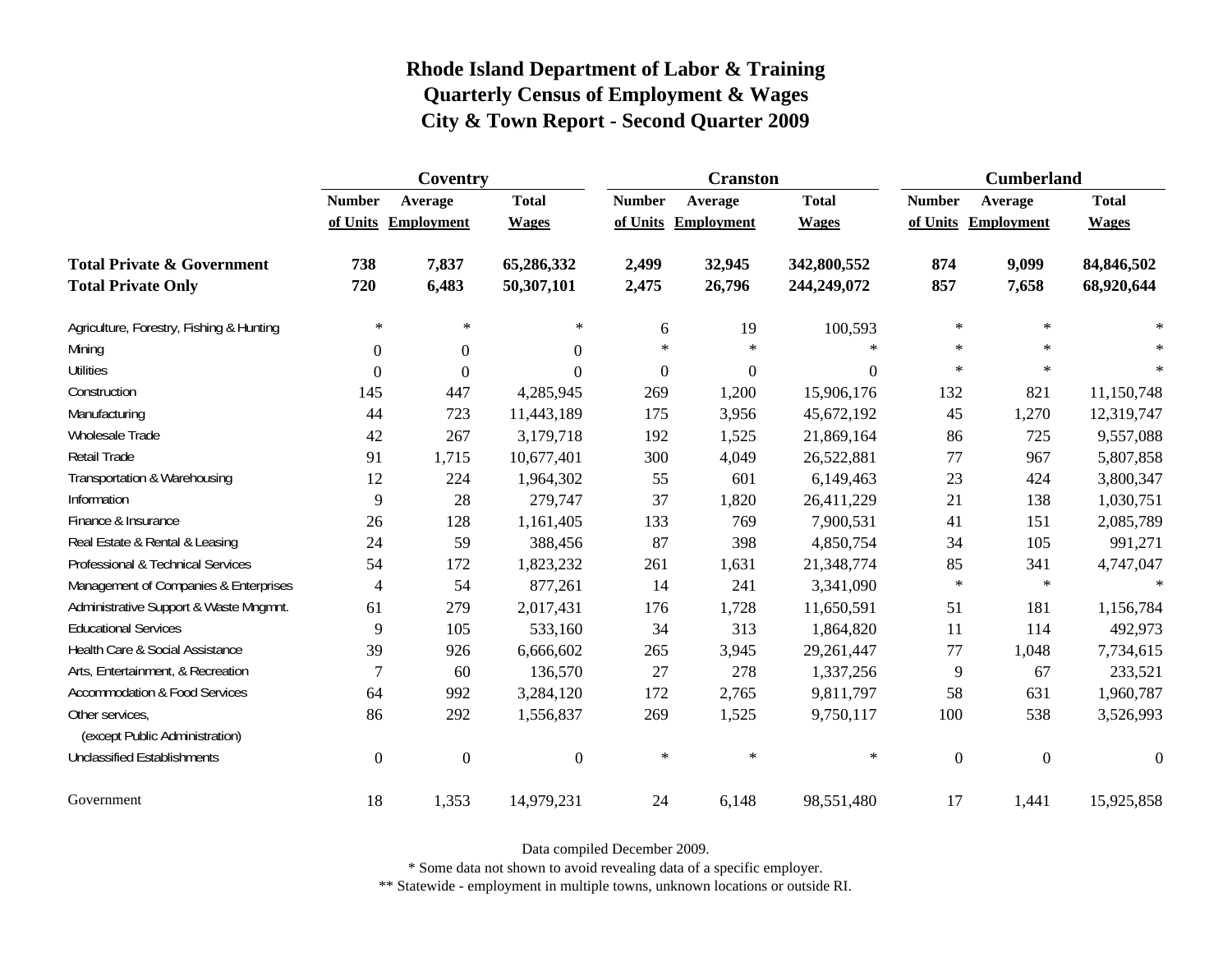|                                                   | <b>East Greenwich</b> |                     |              |                | <b>East Providence</b> |              | <b>Exeter</b>    |                     |                  |
|---------------------------------------------------|-----------------------|---------------------|--------------|----------------|------------------------|--------------|------------------|---------------------|------------------|
|                                                   | <b>Number</b>         | Average             | <b>Total</b> | <b>Number</b>  | Average                | <b>Total</b> | <b>Number</b>    | Average             | <b>Total</b>     |
|                                                   |                       | of Units Employment | <b>Wages</b> |                | of Units Employment    | <b>Wages</b> |                  | of Units Employment | <b>Wages</b>     |
| <b>Total Private &amp; Government</b>             | 740                   | 6,758               | 63,876,967   | 1,477          | 21,564                 | 213,601,958  | 186              | 1,278               | 11,123,428       |
| <b>Total Private Only</b>                         | 726                   | 5,993               | 55,191,299   | 1,454          | 19,719                 | 186,534,208  | 180              | 1,184               | 10,260,206       |
| Agriculture, Forestry, Fishing & Hunting          | $\mathfrak{Z}$        | 13                  | 97,837       | $\overline{0}$ | $\boldsymbol{0}$       | $\Omega$     | 6                | 122                 | 596,999          |
| Mining                                            | $\Omega$              | $\boldsymbol{0}$    | $\Omega$     | $\overline{0}$ | $\theta$               | $\Omega$     | $\boldsymbol{0}$ | $\mathbf{0}$        | $\theta$         |
| <b>Utilities</b>                                  | $\boldsymbol{0}$      | $\theta$            | $\Omega$     | $\theta$       | $\overline{0}$         | $\Omega$     | $\boldsymbol{0}$ | $\boldsymbol{0}$    | $\Omega$         |
| Construction                                      | 40                    | 205                 | 2,450,097    | 212            | 991                    | 14,327,256   | 31               | 80                  | 845,747          |
| Manufacturing                                     | 28                    | 610                 | 6,565,382    | 101            | 2,045                  | 22,159,043   | $\tau$           | 40                  | 428,612          |
| Wholesale Trade                                   | 68                    | 289                 | 6,306,066    | 115            | 1,314                  | 15,750,437   | $\ast$           | $\ast$              | $\ast$           |
| <b>Retail Trade</b>                               | 64                    | 676                 | 5,254,350    | 137            | 1,662                  | 11,699,538   | 18               | 71                  | 562,996          |
| Transportation & Warehousing                      | $\ast$                | $\ast$              | $\ast$       | 32             | 134                    | 1,362,701    | 6                | 15                  | 84,954           |
| Information                                       | 13                    | 30                  | 442,033      | 24             | 348                    | 4,690,747    | 3                | 10                  | 80,337           |
| Finance & Insurance                               | 50                    | 295                 | 3,932,832    | 105            | 3,406                  | 34,795,102   | $\ast$           | $\star$             | $\ast$           |
| Real Estate & Rental & Leasing                    | 38                    | 98                  | 966,083      | 41             | 213                    | 1,859,870    | 7                | 15                  | 89,696           |
| Professional & Technical Services                 | 120                   | 511                 | 7,632,127    | 161            | 1,265                  | 15,999,435   | 21               | 184                 | 3,005,622        |
| Management of Companies & Enterprises             | 7                     | 48                  | 813,967      | 7              | 114                    | 2,437,559    | $\ast$           | $\ast$              | $\star$          |
| Administrative Support & Waste Mngmnt.            | 47                    | 280                 | 2,242,896    | 102            | 1,139                  | 7,947,042    | 23               | 150                 | 1,493,956        |
| <b>Educational Services</b>                       | 12                    | 232                 | 1,794,121    | 19             | 464                    | 4,102,701    | $\overline{4}$   | 16                  | 203,604          |
| Health Care & Social Assistance                   | 89                    | 1,184               | 10,009,427   | 137            | 3,850                  | 36,881,044   | 12               | 198                 | 1,417,885        |
| Arts, Entertainment, & Recreation                 | 14                    | 144                 | 672,636      | 26             | 708                    | 2,640,177    | $\overline{4}$   | 32                  | 179,700          |
| <b>Accommodation &amp; Food Services</b>          | 54                    | 1,031               | 3,887,918    | 99             | 1,388                  | 4,794,696    | 12               | 156                 | 470,995          |
| Other services,<br>(except Public Administration) | 70                    | 298                 | 1,444,823    | 134            | 676                    | 5,070,360    | 15               | 35                  | 178,661          |
| <b>Unclassified Establishments</b>                | $\ast$                | $\ast$              | $\ast$       | $\ast$         | $\ast$                 | $\ast$       | $\mathbf{0}$     | $\boldsymbol{0}$    | $\boldsymbol{0}$ |
| Government                                        | 14                    | 764                 | 8,685,668    | 23             | 1,846                  | 27,067,750   | 6                | 91                  | 863,222          |

Data compiled December 2009.

\* Some data not shown to avoid revealing data of a specific employer.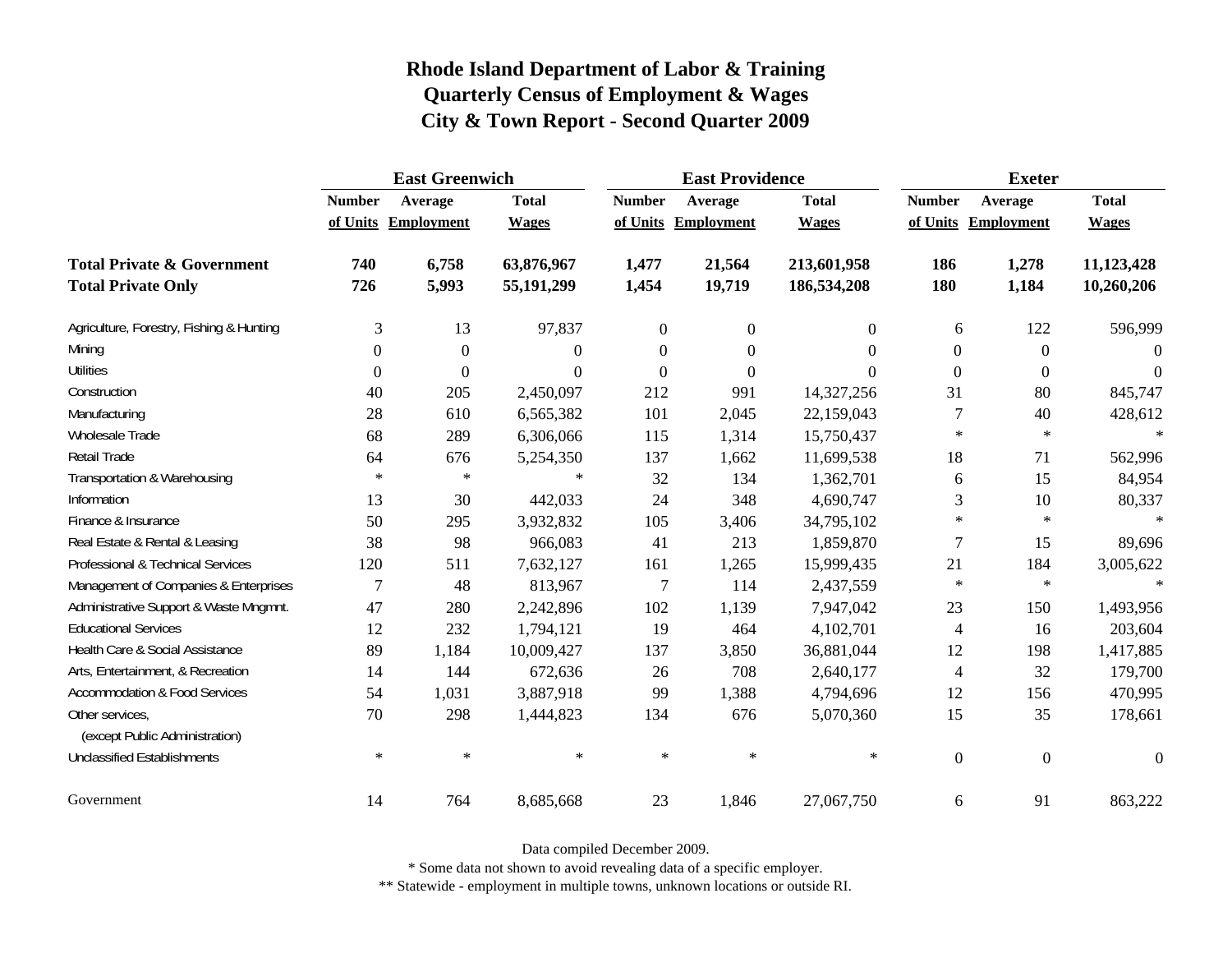|                                                   | <b>Foster</b>    |                     |                |                | Glocester           |                  | Hopkinton        |                     |              |
|---------------------------------------------------|------------------|---------------------|----------------|----------------|---------------------|------------------|------------------|---------------------|--------------|
|                                                   | <b>Number</b>    | Average             | <b>Total</b>   | <b>Number</b>  | Average             | <b>Total</b>     | <b>Number</b>    | Average             | <b>Total</b> |
|                                                   |                  | of Units Employment | <b>Wages</b>   |                | of Units Employment | <b>Wages</b>     |                  | of Units Employment | <b>Wages</b> |
| <b>Total Private &amp; Government</b>             | 103              | 488                 | 4,159,230      | 212            | 1,669               | 14,734,886       | 214              | 1,184               | 10,884,120   |
| <b>Total Private Only</b>                         | 97               | 378                 | 2,846,778      | 195            | 1,166               | 8,264,550        | 203              | 1,066               | 9,675,265    |
| Agriculture, Forestry, Fishing & Hunting          | 4                | 23                  | 122,713        | $\ast$         | $\ast$              | $\ast$           | 6                | 19                  | 157,834      |
| Mining                                            | $\theta$         | $\boldsymbol{0}$    | $\overline{0}$ | $\overline{0}$ | $\overline{0}$      | $\overline{0}$   | $\ast$           | $\star$             |              |
| <b>Utilities</b>                                  | $\boldsymbol{0}$ | $\boldsymbol{0}$    | $\Omega$       | $\Omega$       | $\mathbf{0}$        | $\boldsymbol{0}$ | $\boldsymbol{0}$ | $\boldsymbol{0}$    | $\theta$     |
| Construction                                      | 23               | 61                  | 676,391        | 57             | 133                 | 1,247,441        | 64               | 137                 | 1,381,164    |
| Manufacturing                                     | 6                | 6                   | 39,180         | $\ast$         | $\ast$              | $\ast$           | 22               | 319                 | 4,058,837    |
| Wholesale Trade                                   | 5                | 7                   | 42,648         | 6              | 7                   | 56,299           | $\tau$           | 19                  | 337,375      |
| Retail Trade                                      | 6                | 20                  | 69,527         | 19             | 180                 | 858,885          | 17               | 88                  | 488,456      |
| Transportation & Warehousing                      | $\ast$           | $\ast$              | $\ast$         | 6              | 68                  | 559,650          | $\ast$           | $\star$             | $\ast$       |
| Information                                       | $\ast$           | $\ast$              | $\ast$         | 5              | 21                  | 126,856          | 4                | 13                  | 39,911       |
| Finance & Insurance                               | $*$              | $\ast$              | $\ast$         | 7              | 23                  | 199,977          | 3                | 5                   | 49,648       |
| Real Estate & Rental & Leasing                    | $\ast$           | $\ast$              | $\ast$         | $\star$        | $\ast$              | $\ast$           | 3                | 4                   | 6,475        |
| Professional & Technical Services                 | 9                | 14                  | 177,846        | 16             | 79                  | 1,195,557        | 13               | 50                  | 812,794      |
| Management of Companies & Enterprises             | $\ast$           | $\ast$              | $\ast$         | $\star$        | $\ast$              | $\ast$           | $\ast$           | $\star$             | $\ast$       |
| Administrative Support & Waste Mngmnt.            | 13               | 18                  | 76,398         | 12             | 28                  | 211,054          | 17               | 34                  | 238,793      |
| <b>Educational Services</b>                       | $\ast$           | $\ast$              | $\ast$         | $\ast$         | $\ast$              | $\ast$           | $\ast$           | $\ast$              |              |
| Health Care & Social Assistance                   | 8                | 51                  | 457,276        | 14             | 376                 | 2,657,981        | 14               | 171                 | 1,127,164    |
| Arts, Entertainment, & Recreation                 | $\ast$           | $\ast$              | $\ast$         | 3              | 34                  | 169,368          | 6                | 103                 | 287,755      |
| <b>Accommodation &amp; Food Services</b>          | 6                | 37                  | 142,343        | 17             | 149                 | 460,881          | 6                | 35                  | 155,597      |
| Other services,<br>(except Public Administration) | 5                | 11                  | 43,106         | 24             | 44                  | 329,999          | 14               | 38                  | 144,317      |
| <b>Unclassified Establishments</b>                | $\overline{0}$   | $\boldsymbol{0}$    | $\Omega$       | $\mathbf{0}$   | $\overline{0}$      | $\mathbf{0}$     | $\mathbf{0}$     | $\boldsymbol{0}$    | $\theta$     |
| Government                                        | 6                | 110                 | 1,312,452      | 17             | 503                 | 6,470,336        | 11               | 119                 | 1,208,855    |

Data compiled December 2009.

\* Some data not shown to avoid revealing data of a specific employer.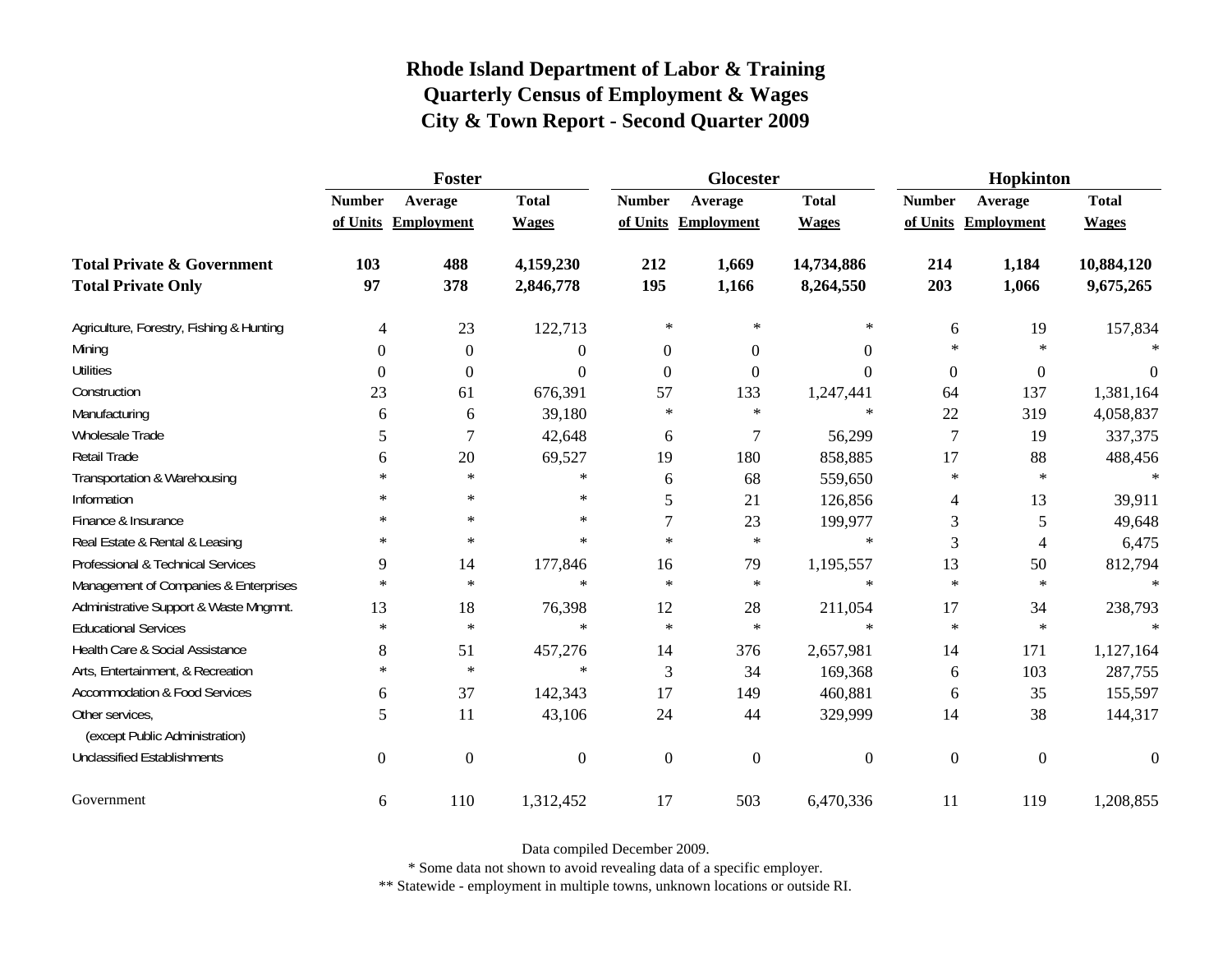|                                                   | <b>Jamestown</b> |                     |                  |                  | <b>Johnston</b>   |                  | <b>Lincoln</b> |                  |                  |  |
|---------------------------------------------------|------------------|---------------------|------------------|------------------|-------------------|------------------|----------------|------------------|------------------|--|
|                                                   | <b>Number</b>    | Average             | <b>Total</b>     | <b>Number</b>    | Average           | <b>Total</b>     | <b>Number</b>  | Average          | <b>Total</b>     |  |
|                                                   |                  | of Units Employment | <b>Wages</b>     | of Units         | <b>Employment</b> | <b>Wages</b>     | of Units       | Employment       | <b>Wages</b>     |  |
| <b>Total Private &amp; Government</b>             | 211              | 1,237               | 9,928,605        | 1,078            | 10,855            | 106,342,860      | 794            | 13,837           | 152,539,024      |  |
| <b>Total Private Only</b>                         | 199              | 949                 | 7,483,153        | 1,065            | 9,590             | 90,016,103       | 772            | 12,568           | 136,785,886      |  |
| Agriculture, Forestry, Fishing & Hunting          | $\ast$           | $\ast$              | $\ast$           | 11               | 26                | 95,673           | $\ast$         | $\ast$           |                  |  |
| Mining                                            | $\Omega$         | $\theta$            | 0                | $\ast$           | $\ast$            | $\ast$           | $\Omega$       | $\overline{0}$   | $\Omega$         |  |
| <b>Utilities</b>                                  | $\mathbf{0}$     | $\theta$            | $\boldsymbol{0}$ | $\ast$           | $\ast$            | $\ast$           | $\ast$         | $\ast$           |                  |  |
| Construction                                      | 28               | 84                  | 806,509          | 184              | 695               | 8,203,760        | 102            | 791              | 12,910,009       |  |
| Manufacturing                                     | 4                | 10                  | 46,165           | 94               | 1,021             | 8,189,383        | 51             | 2,238            | 24,095,980       |  |
| Wholesale Trade                                   | 16               | 36                  | 774,132          | 56               | 243               | 3,159,642        | 78             | 799              | 10,145,150       |  |
| Retail Trade                                      | 12               | 97                  | 435,165          | 131              | 1,436             | 9,607,624        | 53             | 872              | 7,329,233        |  |
| Transportation & Warehousing                      | $\ast$           | $\ast$              | $\ast$           | 43               | 209               | 2,080,101        | 21             | 483              | 4,239,112        |  |
| Information                                       | 3                | 12                  | 99,870           | 11               | 85                | 1,449,584        | 15             | 293              | 3,342,141        |  |
| Finance & Insurance                               | 6                | 22                  | 314,776          | 32               | 1,228             | 23,148,531       | 43             | 2,400            | 28,968,359       |  |
| Real Estate & Rental & Leasing                    | 8                | 32                  | 182,484          | 32               | 256               | 2,360,005        | 24             | 64               | 554,166          |  |
| Professional & Technical Services                 | 44               | 100                 | 1,294,763        | 64               | 134               | 1,464,900        | 107            | 604              | 10,786,606       |  |
| Management of Companies & Enterprises             | $\ast$           | $\ast$              | $\ast$           | $\overline{0}$   | $\boldsymbol{0}$  | $\boldsymbol{0}$ | $\overline{7}$ | 275              | 8,365,723        |  |
| Administrative Support & Waste Mngmnt.            | 17               | 60                  | 428,026          | 112              | 1,283             | 9,743,404        | 47             | 513              | 3,250,004        |  |
| <b>Educational Services</b>                       | $\ast$           | $\ast$              | $\ast$           | 8                | 22                | 167,581          | 10             | 111              | 891,808          |  |
| Health Care & Social Assistance                   | 10               | 125                 | 1,131,665        | 92               | 1,479             | 13,305,442       | 70             | 945              | 7,883,573        |  |
| Arts, Entertainment, & Recreation                 | 9                | 108                 | 530,962          | 8                | 42                | 202,748          | 24             | 1,115            | 7,422,724        |  |
| <b>Accommodation &amp; Food Services</b>          | 11               | 160                 | 597,445          | 78               | 885               | 3,025,155        | 53             | 718              | 2,625,566        |  |
| Other services,<br>(except Public Administration) | 22               | 76                  | 645,331          | 107              | 516               | 3,049,883        | 64             | 229              | 1,229,197        |  |
| <b>Unclassified Establishments</b>                | $\overline{0}$   | $\boldsymbol{0}$    | $\boldsymbol{0}$ | $\boldsymbol{0}$ | $\boldsymbol{0}$  | $\boldsymbol{0}$ | $\mathbf{0}$   | $\boldsymbol{0}$ | $\boldsymbol{0}$ |  |
| Government                                        | 12               | 287                 | 2,445,452        | 13               | 1,264             | 16,326,757       | 22             | 1,270            | 15,753,138       |  |

Data compiled December 2009.

\* Some data not shown to avoid revealing data of a specific employer.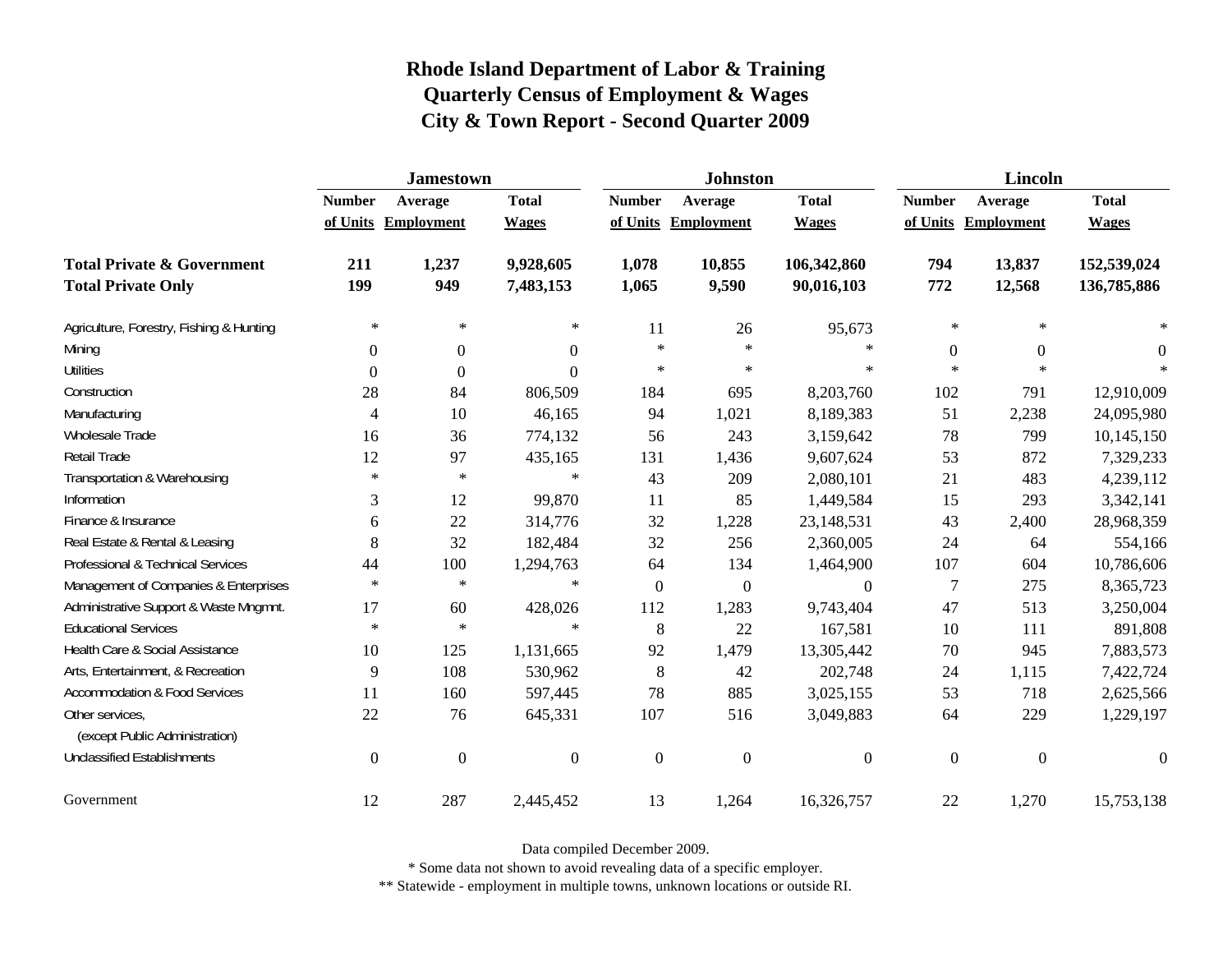|                                                   | <b>Little Compton</b> |                     |                  |               | <b>Middletown</b>   |                | <b>Narragansett</b> |                     |              |
|---------------------------------------------------|-----------------------|---------------------|------------------|---------------|---------------------|----------------|---------------------|---------------------|--------------|
|                                                   | <b>Number</b>         | Average             | <b>Total</b>     | <b>Number</b> | Average             | <b>Total</b>   | <b>Number</b>       | Average             | <b>Total</b> |
|                                                   |                       | of Units Employment | <b>Wages</b>     |               | of Units Employment | <b>Wages</b>   |                     | of Units Employment | <b>Wages</b> |
| <b>Total Private &amp; Government</b>             | 143                   | 666                 | 5,195,374        | 761           | 10,801              | 104,017,519    | 485                 | 4,393               | 33,309,377   |
| <b>Total Private Only</b>                         | 137                   | 537                 | 3,560,003        | 748           | 9,997               | 94,251,194     | 465                 | 3,311               | 20,344,916   |
| Agriculture, Forestry, Fishing & Hunting          | 7                     | 48                  | 179,802          | 5             | 91                  | 708,510        | 7                   | 19                  | 176,083      |
| Mining                                            | $\ast$                | $\ast$              | $\ast$           | $\star$       | $\ast$              | $\ast$         | $\boldsymbol{0}$    | $\boldsymbol{0}$    | $\Omega$     |
| <b>Utilities</b>                                  | $\boldsymbol{0}$      | $\boldsymbol{0}$    | $\boldsymbol{0}$ | $\star$       | $\ast$              | $\ast$         | $\boldsymbol{0}$    | $\boldsymbol{0}$    | $\Omega$     |
| Construction                                      | 33                    | 107                 | 1,018,489        | 75            | 377                 | 4,132,905      | 48                  | 90                  | 712,742      |
| Manufacturing                                     | $\ast$                | $\ast$              | $\ast$           | 18            | 296                 | 4,172,410      | 17                  | 85                  | 1,071,405    |
| Wholesale Trade                                   | 6                     | $\tau$              | 105,162          | 37            | 151                 | 2,008,099      | 26                  | 63                  | 712,765      |
| Retail Trade                                      | 9                     | 32                  | 105,982          | 101           | 1,482               | 9,640,999      | 50                  | 665                 | 3,758,178    |
| Transportation & Warehousing                      | $\ast$                | $\ast$              | $\ast$           | 12            | 96                  | 908,003        | $\ast$              | $\ast$              | $\ast$       |
| Information                                       | $\boldsymbol{0}$      | $\boldsymbol{0}$    | $\mathbf{0}$     | 12            | 323                 | 5,166,531      | $\ast$              | $\ast$              |              |
| Finance & Insurance                               | $\ast$                | $\ast$              | $\ast$           | 26            | 481                 | 7,491,260      | 17                  | 49                  | 840,366      |
| Real Estate & Rental & Leasing                    | 5                     | $8\,$               | 90,151           | 38            | 144                 | 1,186,532      | 29                  | 105                 | 733,579      |
| Professional & Technical Services                 | 10                    | 15                  | 220,439          | 105           | 1,976               | 32,381,426     | 49                  | 90                  | 1,267,984    |
| Management of Companies & Enterprises             | $\ast$                | $\ast$              | $\ast$           | 5             | 277                 | 2,901,370      | $\ast$              | $\ast$              | $\ast$       |
| Administrative Support & Waste Mngmnt.            | 20                    | 77                  | 454,970          | 42            | 208                 | 1,660,651      | 31                  | 80                  | 646,855      |
| <b>Educational Services</b>                       | $\ast$                | $\ast$              | $\ast$           | 10            | 236                 | 2,198,808      | 7                   | 9                   | 66,913       |
| Health Care & Social Assistance                   | $\ast$                | $\ast$              | $\ast$           | 79            | 1,573               | 9,705,492      | 43                  | 456                 | 3,945,254    |
| Arts, Entertainment, & Recreation                 | 8                     | 76                  | 466,433          | 16            | 190                 | 841,337        | 12                  | 143                 | 860,670      |
| <b>Accommodation &amp; Food Services</b>          | 8                     | 47                  | 113,775          | 91            | 1,575               | 6,228,735      | 74                  | 1,185               | 3,649,800    |
| Other services,<br>(except Public Administration) | 20                    | 40                  | 178,386          | 74            | 494                 | 2,368,889      | 44                  | 173                 | 1,110,208    |
| <b>Unclassified Establishments</b>                | $\boldsymbol{0}$      | $\boldsymbol{0}$    | $\boldsymbol{0}$ | $\mathbf{0}$  | $\overline{0}$      | $\overline{0}$ | $\overline{0}$      | $\boldsymbol{0}$    | $\Omega$     |
| Government                                        | 6                     | 130                 | 1,635,371        | 13            | 804                 | 9,766,325      | 20                  | 1,082               | 12,964,461   |

Data compiled December 2009.

\* Some data not shown to avoid revealing data of a specific employer.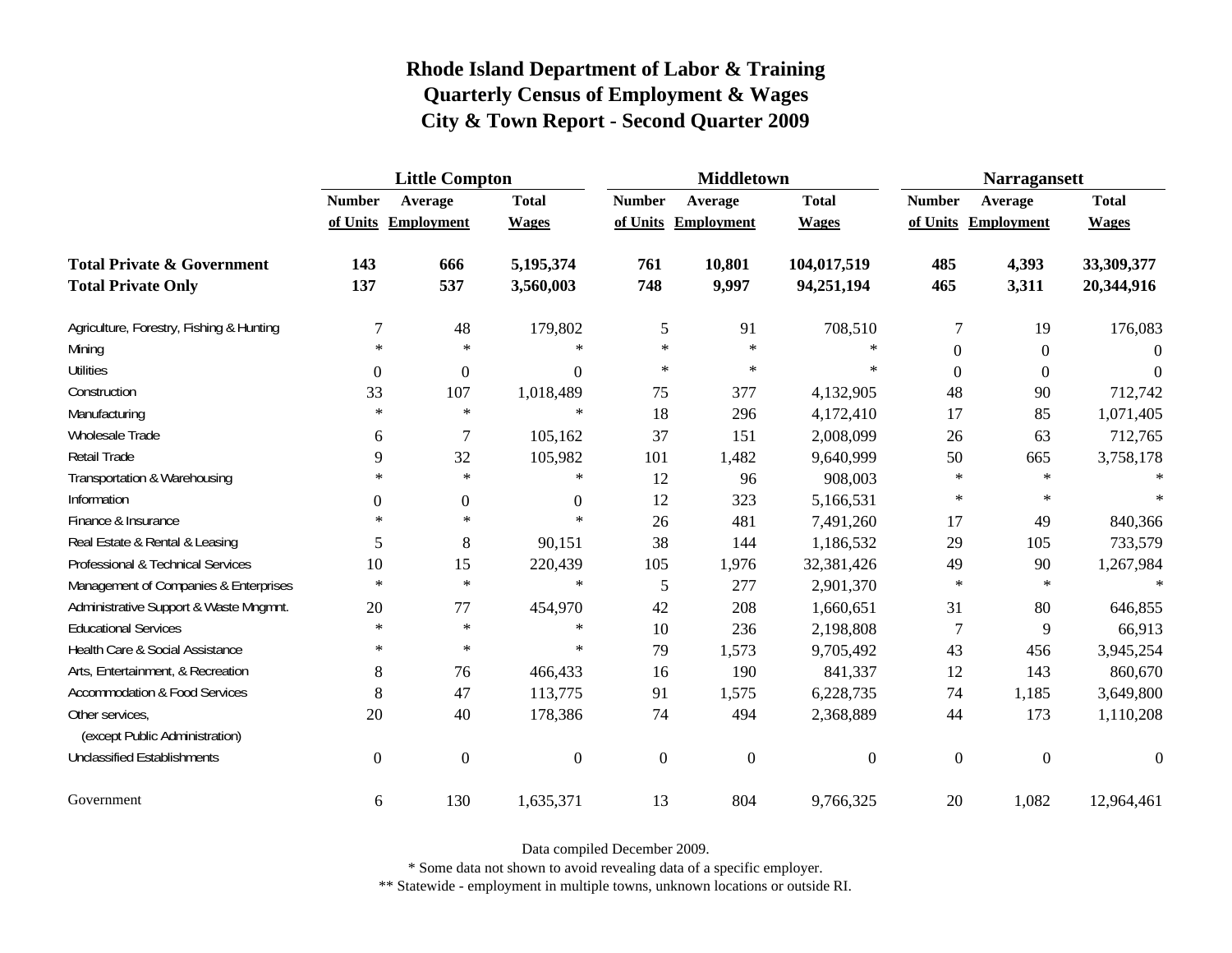|                                                   | <b>Newport</b>   |                     |              |                | <b>New Shoreham</b> |                  | <b>North Kingstown</b> |                   |                  |
|---------------------------------------------------|------------------|---------------------|--------------|----------------|---------------------|------------------|------------------------|-------------------|------------------|
|                                                   | <b>Number</b>    | Average             | <b>Total</b> | <b>Number</b>  | Average             | <b>Total</b>     | <b>Number</b>          | Average           | <b>Total</b>     |
|                                                   |                  | of Units Employment | <b>Wages</b> | of Units       | <b>Employment</b>   | <b>Wages</b>     | of Units               | <b>Employment</b> | <b>Wages</b>     |
| <b>Total Private &amp; Government</b>             | 1,272            | 17,813              | 211,227,541  | 214            | 861                 | 5,853,892        | 1,033                  | 14,581            | 146,005,061      |
| <b>Total Private Only</b>                         | 1,236            | 12,585              | 99,430,505   | 198            | 731                 | 4,609,892        | 1,014                  | 12,946            | 126,656,160      |
| Agriculture, Forestry, Fishing & Hunting          | 4                | 35                  | 281,537      | $\ast$         | $\ast$              | $\ast$           | 11                     | 40                | 290,823          |
| Mining                                            | $\Omega$         | $\Omega$            | $\Omega$     | $\overline{0}$ | $\boldsymbol{0}$    | $\boldsymbol{0}$ | $\mathbf{0}$           | $\Omega$          |                  |
| <b>Utilities</b>                                  | $\boldsymbol{0}$ | $\Omega$            | $\Omega$     | $\ast$         | $\ast$              | $\ast$           | 5                      | 122               | 2,886,596        |
| Construction                                      | 97               | 450                 | 4,758,645    | 38             | 78                  | 988,711          | 126                    | 442               | 5,647,334        |
| Manufacturing                                     | 27               | 137                 | 1,410,946    | 4              | $\,8\,$             | 65,104           | 69                     | 4,399             | 55, 143, 559     |
| <b>Wholesale Trade</b>                            | 64               | 220                 | 2,753,012    | $\ast$         | $\ast$              | $\ast$           | 96                     | 430               | 6,585,310        |
| Retail Trade                                      | 205              | 1,364               | 7,721,761    | 37             | 88                  | 496,428          | 104                    | 2,009             | 13,380,102       |
| Transportation & Warehousing                      | 39               | 323                 | 1,863,453    | 5              | 10                  | 38,974           | 40                     | 441               | 4,128,677        |
| Information                                       | 25               | 251                 | 2,573,510    | $\ast$         | $\ast$              | ∗                | 23                     | 256               | 3,232,240        |
| Finance & Insurance                               | 44               | 206                 | 2,778,358    | $\ast$         | $\ast$              | $\ast$           | 41                     | 184               | 2,274,998        |
| Real Estate & Rental & Leasing                    | 55               | 317                 | 2,617,874    | 13             | 48                  | 264,152          | 33                     | 70                | 557,222          |
| Professional & Technical Services                 | 142              | 766                 | 12,383,262   | $\star$        | $\ast$              | $\ast$           | 134                    | 414               | 6,293,384        |
| Management of Companies & Enterprises             | 9                | 216                 | 1,820,903    | $\ast$         | $\ast$              | $\ast$           | 12                     | 582               | 5,707,276        |
| Administrative Support & Waste Mngmnt.            | 73               | 468                 | 4,624,868    | 9              | 28                  | 247,429          | 68                     | 400               | 2,634,749        |
| <b>Educational Services</b>                       | 20               | 630                 | 8,056,864    | $\ast$         | $\ast$              | $\ast$           | 20                     | 122               | 884,142          |
| Health Care & Social Assistance                   | 80               | 1,752               | 16,683,371   | $\ast$         | $\ast$              | $\ast$           | 70                     | 1,479             | 10,320,418       |
| Arts, Entertainment, & Recreation                 | 46               | 997                 | 6,258,350    | 10             | 27                  | 158,148          | 24                     | 251               | 1,420,299        |
| <b>Accommodation &amp; Food Services</b>          | 174              | 3,690               | 17,498,687   | 51             | 364                 | 1,654,581        | 62                     | 908               | 3,077,286        |
| Other services,<br>(except Public Administration) | 131              | 763                 | 5,343,843    | 14             | 20                  | 129,319          | 76                     | 397               | 2,191,745        |
| <b>Unclassified Establishments</b>                | $\ast$           | $\ast$              | $\ast$       | $\mathbf{0}$   | $\mathbf{0}$        | $\boldsymbol{0}$ | $\boldsymbol{0}$       | $\mathbf{0}$      | $\boldsymbol{0}$ |
| Government                                        | 36               | 5,226               | 111,797,036  | 16             | 128                 | 1,244,000        | 19                     | 1,632             | 19,348,901       |

Data compiled December 2009.

\* Some data not shown to avoid revealing data of a specific employer.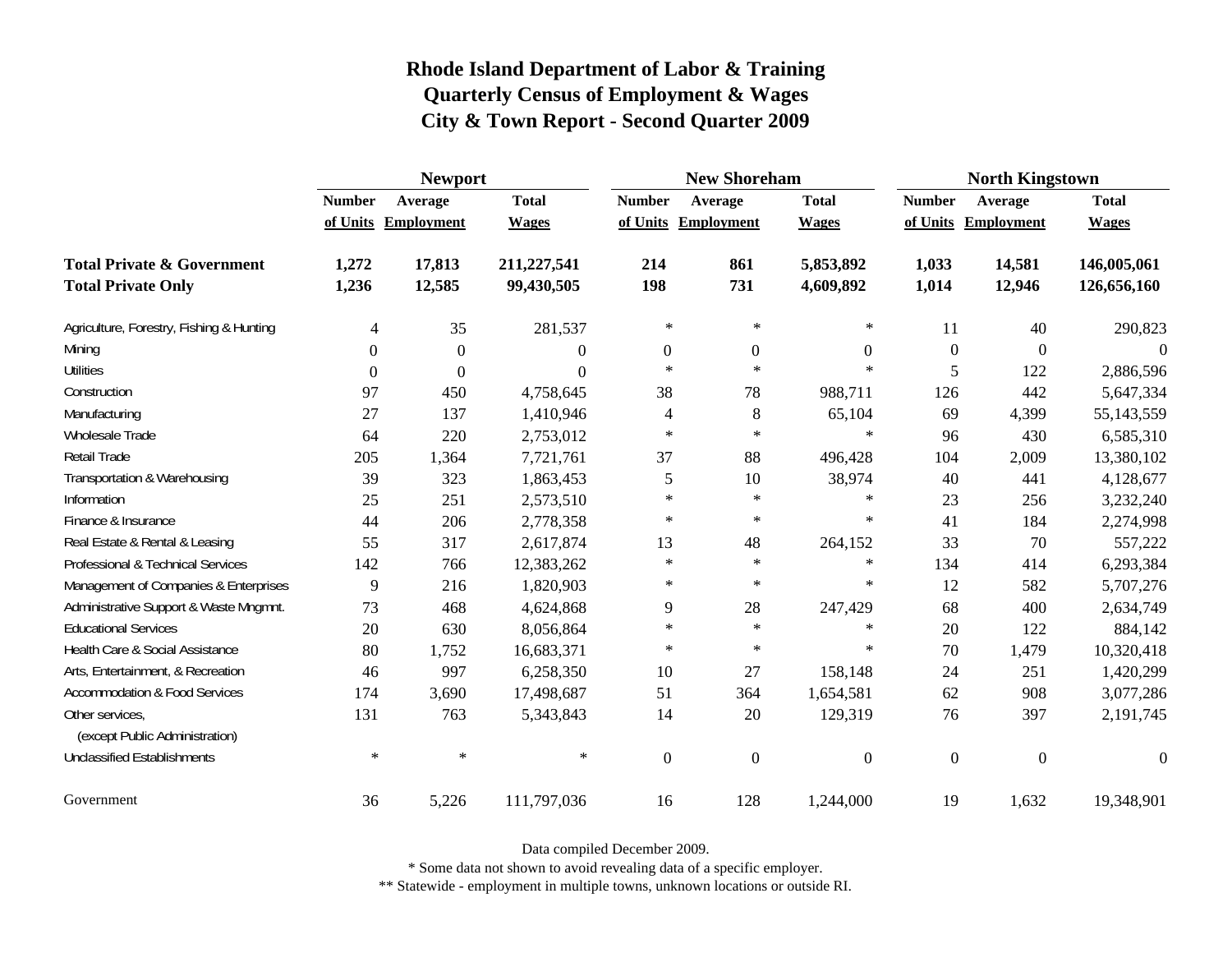|                                                   | <b>North Providence</b> |                     |              |                  | <b>North Smithfield</b> |                  | Pawtucket      |                     |                |
|---------------------------------------------------|-------------------------|---------------------|--------------|------------------|-------------------------|------------------|----------------|---------------------|----------------|
|                                                   | <b>Number</b>           | Average             | <b>Total</b> | <b>Number</b>    | Average                 | <b>Total</b>     | <b>Number</b>  | Average             | <b>Total</b>   |
|                                                   |                         | of Units Employment | <b>Wages</b> |                  | of Units Employment     | <b>Wages</b>     |                | of Units Employment | <b>Wages</b>   |
| <b>Total Private &amp; Government</b>             | 705                     | 7,549               | 61,255,150   | 379              | 3,695                   | 31,488,577       | 1,571          | 24,501              | 241,092,963    |
| <b>Total Private Only</b>                         | 695                     | 6,631               | 50,430,300   | 370              | 3,274                   | 25,563,336       | 1,547          | 22,142              | 206,535,400    |
| Agriculture, Forestry, Fishing & Hunting          | $\boldsymbol{0}$        | $\boldsymbol{0}$    | $\Omega$     | $\ast$           | $\ast$                  | ∗                | $\mathbf{0}$   | $\overline{0}$      | $\overline{0}$ |
| Mining                                            | $\Omega$                | $\Omega$            | $\Omega$     | $\ast$           | $\ast$                  | $\ast$           | $\Omega$       | $\Omega$            | $\Omega$       |
| <b>Utilities</b>                                  | $\Omega$                | $\theta$            | $\Omega$     | $\boldsymbol{0}$ | $\overline{0}$          | $\Omega$         | 4              | 37                  | 541,476        |
| Construction                                      | 73                      | 279                 | 2,781,843    | 74               | 194                     | 1,809,635        | 152            | 860                 | 11,319,565     |
| Manufacturing                                     | 43                      | 360                 | 2,838,219    | 20               | 445                     | 4,146,343        | 161            | 4,214               | 38,788,217     |
| Wholesale Trade                                   | 33                      | 184                 | 2,201,828    | 25               | 135                     | 1,767,397        | 81             | 421                 | 4,947,826      |
| Retail Trade                                      | 105                     | 969                 | 5,437,538    | 38               | 676                     | 4,947,405        | 180            | 1,676               | 10,915,116     |
| Transportation & Warehousing                      | 13                      | 100                 | 702,586      | 13               | 76                      | 809,301          | 37             | 464                 | 4,068,944      |
| Information                                       | $\overline{7}$          | 29                  | 291,192      | $\ast$           | $\ast$                  | $\ast$           | 25             | 159                 | 2,804,742      |
| Finance & Insurance                               | 34                      | 177                 | 1,865,840    | 12               | 39                      | 397,451          | 61             | 936                 | 10,536,996     |
| Real Estate & Rental & Leasing                    | 29                      | 114                 | 728,477      | 12               | 27                      | 232,680          | 53             | 237                 | 2,555,955      |
| Professional & Technical Services                 | 54                      | 158                 | 2,153,565    | 43               | 254                     | 3,223,585        | 130            | 636                 | 7,256,307      |
| Management of Companies & Enterprises             | $\ast$                  | $\ast$              | $\ast$       | $\ast$           | $\ast$                  | $\ast$           | 9              | 1,501               | 29,700,352     |
| Administrative Support & Waste Mngmnt.            | 57                      | 517                 | 2,316,736    | 20               | 59                      | 514,787          | 94             | 1,718               | 10,364,587     |
| <b>Educational Services</b>                       | $\ast$                  | $\ast$              | $\ast$       | 3                | 6                       | 10,394           | 23             | 372                 | 3,017,217      |
| Health Care & Social Assistance                   | 74                      | 2,598               | 24,359,730   | 40               | 732                     | 4,727,124        | 181            | 5,600               | 53,064,698     |
| Arts, Entertainment, & Recreation                 | 6                       | 52                  | 187,662      | 5                | 36                      | 130,175          | 19             | 433                 | 3,406,619      |
| <b>Accommodation &amp; Food Services</b>          | 69                      | 740                 | 2,495,733    | 20               | 397                     | 1,231,344        | 134            | 1,543               | 4,988,959      |
| Other services,<br>(except Public Administration) | 94                      | 331                 | 1,939,805    | 37               | 143                     | 917,362          | 203            | 1,335               | 8,257,824      |
| <b>Unclassified Establishments</b>                | $\ast$                  | $\ast$              | $\ast$       | $\boldsymbol{0}$ | $\boldsymbol{0}$        | $\boldsymbol{0}$ | $\overline{0}$ | $\boldsymbol{0}$    | $\theta$       |
| Government                                        | 10                      | 918                 | 10,824,850   | 9                | 422                     | 5,925,241        | 24             | 2,358               | 34,557,563     |

Data compiled December 2009.

\* Some data not shown to avoid revealing data of a specific employer.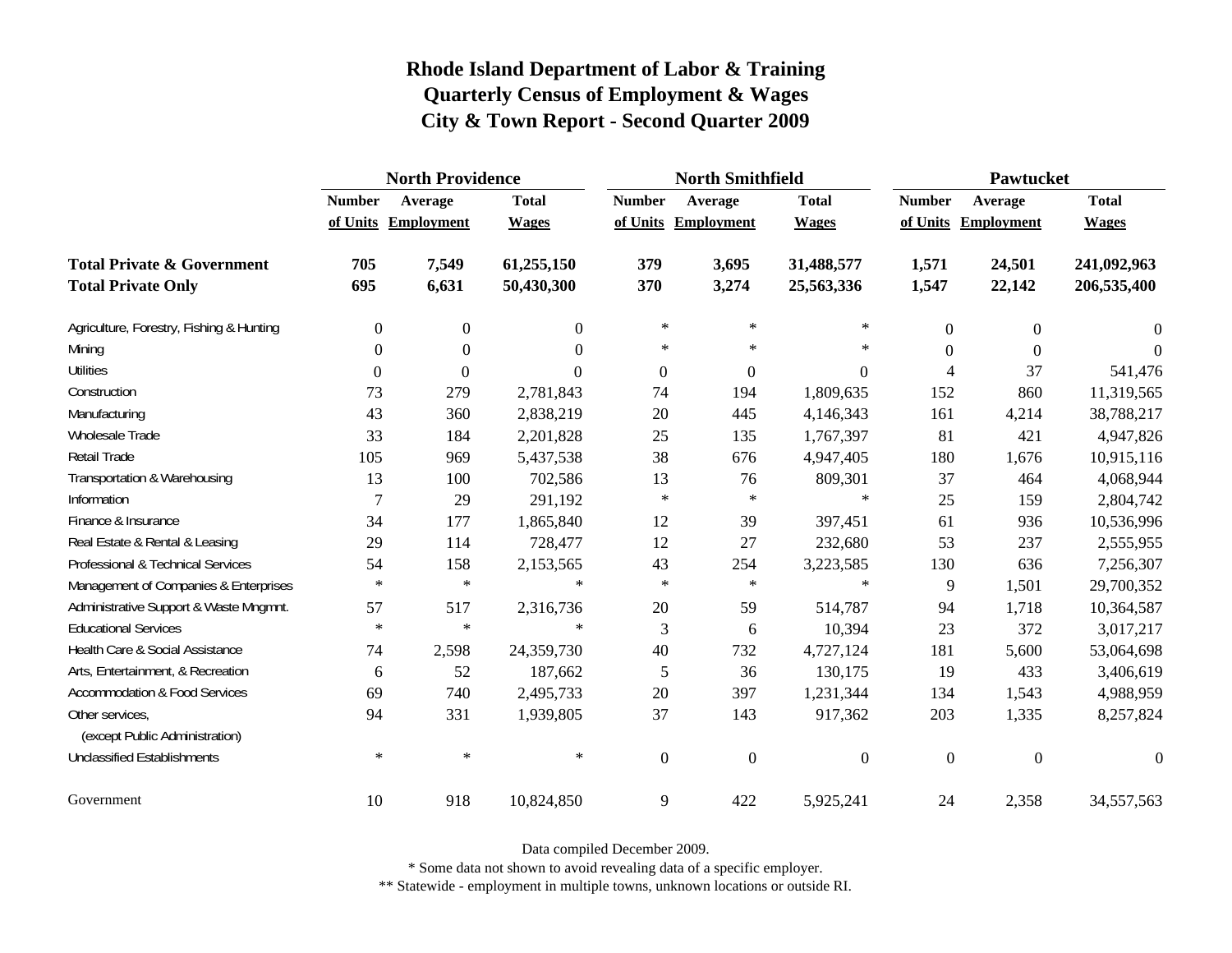|                                                   | Portsmouth    |                     |                  |                  | Providence          |               | <b>Richmond</b> |                     |              |
|---------------------------------------------------|---------------|---------------------|------------------|------------------|---------------------|---------------|-----------------|---------------------|--------------|
|                                                   | <b>Number</b> | Average             | <b>Total</b>     | <b>Number</b>    | Average             | <b>Total</b>  | <b>Number</b>   | Average             | <b>Total</b> |
|                                                   |               | of Units Employment | <b>Wages</b>     |                  | of Units Employment | <b>Wages</b>  |                 | of Units Employment | <b>Wages</b> |
| <b>Total Private &amp; Government</b>             | 533           | 6,202               | 70,456,649       | 5,621            | 107,107             | 1,286,421,261 | 145             | 1,842               | 21,475,714   |
| <b>Total Private Only</b>                         | 518           | 5,436               | 61,662,080       | 5,511            | 91,960              | 1,044,314,153 | 138             | 1,123               | 7,407,615    |
| Agriculture, Forestry, Fishing & Hunting          | 15            | 48                  | 285,378          | $\ast$           | $\ast$              | $\ast$        | 6               | 27                  | 262,662      |
| Mining                                            | $\Omega$      | $\overline{0}$      | $\boldsymbol{0}$ | $\boldsymbol{0}$ | $\mathbf{0}$        | $\Omega$      | $\Omega$        | $\mathbf{0}$        | $\Omega$     |
| <b>Utilities</b>                                  | $\ast$        | $\ast$              | ∗                | 6                | 521                 | 12,110,315    | $\Omega$        | $\theta$            | $\theta$     |
| Construction                                      | 80            | 333                 | 3,669,590        | 291              | 2,332               | 37,122,406    | 21              | 83                  | 750,121      |
| Manufacturing                                     | 28            | 2,012               | 35,493,111       | 297              | 4,697               | 41,856,305    | $\ast$          | $\star$             | $\ast$       |
| Wholesale Trade                                   | 31            | 116                 | 1,612,532        | 257              | 2,327               | 30,975,451    | $\overline{7}$  | 37                  | 563,438      |
| <b>Retail Trade</b>                               | 61            | 537                 | 3,420,164        | 621              | 6,328               | 36,122,374    | 20              | 295                 | 1,900,590    |
| Transportation & Warehousing                      | 6             | 77                  | 517,581          | 79               | 656                 | 5,695,701     | $\ast$          | $\ast$              | $\ast$       |
| Information                                       | 12            | 66                  | 797,759          | 165              | 3,640               | 55,709,940    | $\ast$          | $\ast$              | $\ast$       |
| Finance & Insurance                               | 21            | 89                  | 1,122,016        | 338              | 5,229               | 98,044,857    | 4               | 43                  | 379,950      |
| Real Estate & Rental & Leasing                    | 10            | 132                 | 827,263          | 195              | 1,359               | 12,917,717    | $\ast$          | $\ast$              | $\ast$       |
| Professional & Technical Services                 | 64            | 146                 | 1,977,870        | 912              | 6,387               | 108,935,314   | 9               | 43                  | 407,548      |
| Management of Companies & Enterprises             | $\ast$        | $\ast$              | $\ast$           | 48               | 1,787               | 39,819,197    | $\Omega$        | $\mathbf{0}$        | $\Omega$     |
| Administrative Support & Waste Mngmnt.            | 30            | 310                 | 1,398,857        | 309              | 6,761               | 43,860,494    | 9               | 53                  | 366,927      |
| <b>Educational Services</b>                       | 13            | 285                 | 2,631,067        | 108              | 11,644              | 139, 154, 176 | 3               | $\mathbf{2}$        | 20,320       |
| Health Care & Social Assistance                   | 34            | 478                 | 3,578,719        | 574              | 24,894              | 306,695,214   | 9               | 75                  | 536,602      |
| Arts, Entertainment, & Recreation                 | 11            | 124                 | 677,116          | 63               | 877                 | 4,942,909     | $\overline{7}$  | 136                 | 480,896      |
| <b>Accommodation &amp; Food Services</b>          | 39            | 462                 | 1,917,589        | 512              | 8,052               | 36,396,779    | 13              | 193                 | 656,644      |
| Other services,<br>(except Public Administration) | 55            | 185                 | 1,301,824        | 729              | 4,452               | 33,857,670    | 19              | 50                  | 209,247      |
| <b>Unclassified Establishments</b>                | $\ast$        | $\ast$              | $\ast$           | $\ast$           | $\ast$              | $\ast$        | $\ast$          | $\ast$              | $\ast$       |
| Government                                        | 15            | 765                 | 8,794,569        | 110              | 15,148              | 242,107,108   | $\overline{7}$  | 719                 | 14,068,099   |

Data compiled December 2009.

\* Some data not shown to avoid revealing data of a specific employer.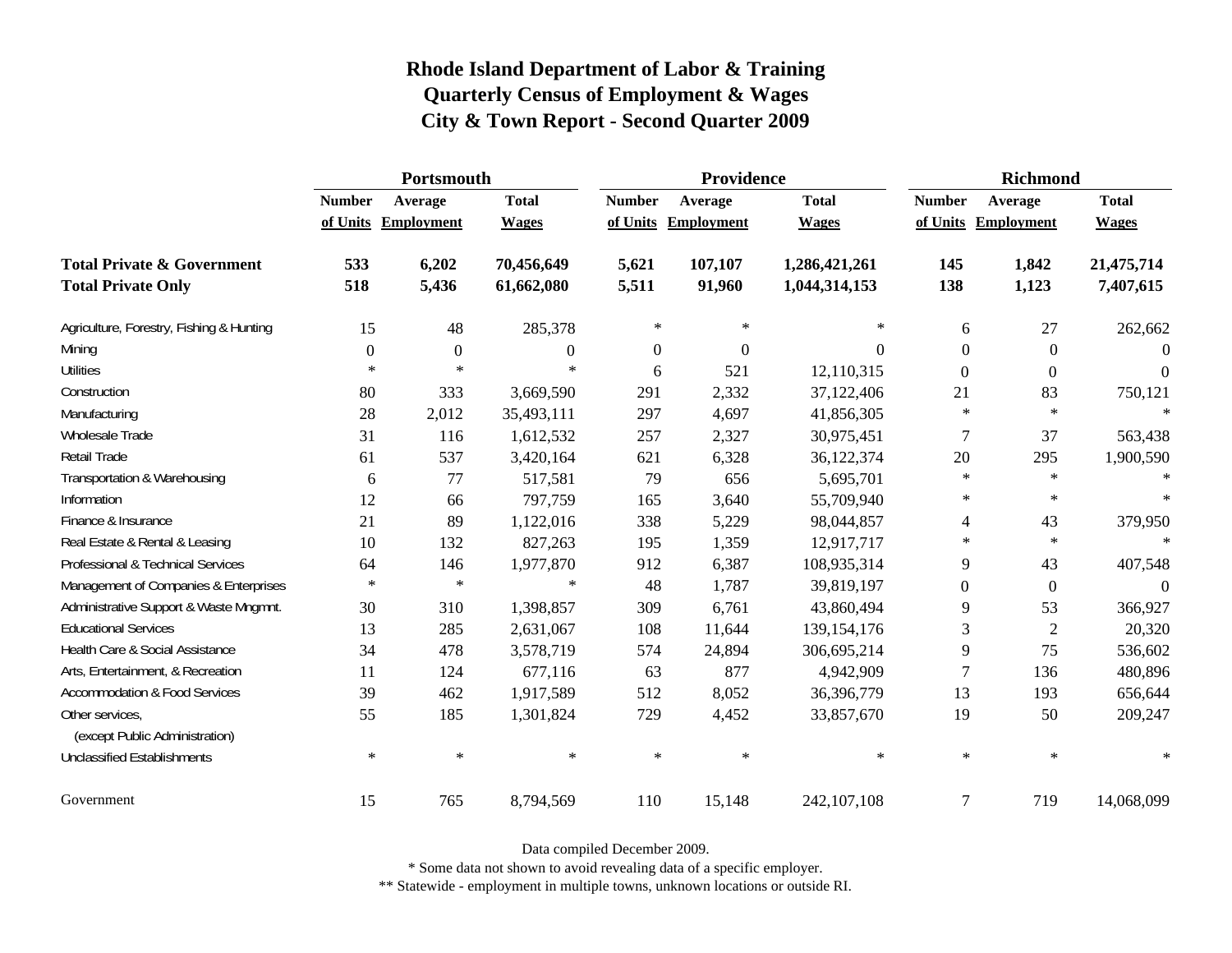|                                                   | <b>Scituate</b> |                     |                  |                  | <b>Smithfield</b> |                  | <b>South Kingstown</b> |                |                  |
|---------------------------------------------------|-----------------|---------------------|------------------|------------------|-------------------|------------------|------------------------|----------------|------------------|
|                                                   | <b>Number</b>   | Average             | <b>Total</b>     | <b>Number</b>    | Average           | <b>Total</b>     | <b>Number</b>          | Average        | <b>Total</b>     |
|                                                   |                 | of Units Employment | <b>Wages</b>     | of Units         | Employment        | <b>Wages</b>     | of Units               | Employment     | <b>Wages</b>     |
| <b>Total Private &amp; Government</b>             | 254             | 1,497               | 14,828,167       | 830              | 13,138            | 156,629,484      | 1,023                  | 13,409         | 130,570,182      |
| <b>Total Private Only</b>                         | 241             | 851                 | 5,717,738        | 816              | 12,565            | 147,054,206      | 1,002                  | 9,657          | 84,093,293       |
| Agriculture, Forestry, Fishing & Hunting          | 13              | 44                  | 240,433          | $\ast$           | $\ast$            | $\ast$           | 21                     | 89             | 783,293          |
| Mining                                            | $\Omega$        | $\theta$            | $\boldsymbol{0}$ | $\ast$           | $\ast$            | $\star$          | $\ast$                 | $\ast$         | $\ast$           |
| <b>Utilities</b>                                  | $\mathbf{0}$    | $\Omega$            | $\boldsymbol{0}$ | $\boldsymbol{0}$ | $\theta$          | $\boldsymbol{0}$ | $\ast$                 | $\ast$         | $\ast$           |
| Construction                                      | 61              | 114                 | 1,059,098        | 138              | 935               | 11,711,313       | 121                    | 296            | 2,855,878        |
| Manufacturing                                     | 11              | 24                  | 186,069          | 73               | 1,239             | 14,546,691       | 28                     | 765            | 11,830,415       |
| Wholesale Trade                                   | 9               | 16                  | 152,234          | 59               | 761               | 10,425,095       | 64                     | 778            | 12,539,366       |
| Retail Trade                                      | 17              | 177                 | 1,139,436        | 106              | 2,168             | 12,520,223       | 122                    | 1,338          | 8,371,218        |
| Transportation & Warehousing                      | 12              | 46                  | 260,435          | 14               | 78                | 815,467          | 12                     | 127            | 647,050          |
| Information                                       | 4               | 23                  | 107,208          | 17               | 242               | 3,247,412        | 16                     | 147            | 1,762,714        |
| Finance & Insurance                               | 5               | 12                  | 206,042          | 46               | 2,345             | 55,181,172       | 39                     | 247            | 3,179,802        |
| Real Estate & Rental & Leasing                    | 5               | 14                  | 113,623          | 21               | 66                | 747,818          | 26                     | 283            | 934,202          |
| Professional & Technical Services                 | 30              | 75                  | 705,128          | 73               | 291               | 2,937,389        | 116                    | 319            | 4,034,582        |
| Management of Companies & Enterprises             | $\Omega$        | $\theta$            | $\theta$         | 5                | 74                | 1,701,853        | 7                      | 22             | 267,840          |
| Administrative Support & Waste Mngmnt.            | 20              | 33                  | 168,114          | 45               | 353               | 4,051,806        | 69                     | 258            | 2,048,337        |
| <b>Educational Services</b>                       | $\ast$          | $\ast$              | $\ast$           | $\ast$           | $\ast$            | $\ast$           | 25                     | 283            | 2,380,595        |
| Health Care & Social Assistance                   | 15              | 82                  | 534,307          | 58               | 1,549             | 11,419,536       | 107                    | 2,478          | 22,127,973       |
| Arts, Entertainment, & Recreation                 | 3               | 5                   | 13,754           | 9                | 44                | 274,373          | 30                     | 231            | 1,139,864        |
| <b>Accommodation &amp; Food Services</b>          | 11              | 114                 | 358,059          | 70               | 1,263             | 4,878,147        | 98                     | 1,264          | 4,481,183        |
| Other services,<br>(except Public Administration) | 23              | 72                  | 471,798          | 67               | 341               | 1,877,096        | 98                     | 710            | 4,457,798        |
| <b>Unclassified Establishments</b>                | $\Omega$        | $\theta$            | $\overline{0}$   | $\overline{0}$   | $\boldsymbol{0}$  | $\boldsymbol{0}$ | $\boldsymbol{0}$       | $\overline{0}$ | $\boldsymbol{0}$ |
| Government                                        | 13              | 645                 | 9,110,429        | 14               | 574               | 9,575,278        | 21                     | 3,752          | 46,476,889       |

Data compiled December 2009.

\* Some data not shown to avoid revealing data of a specific employer.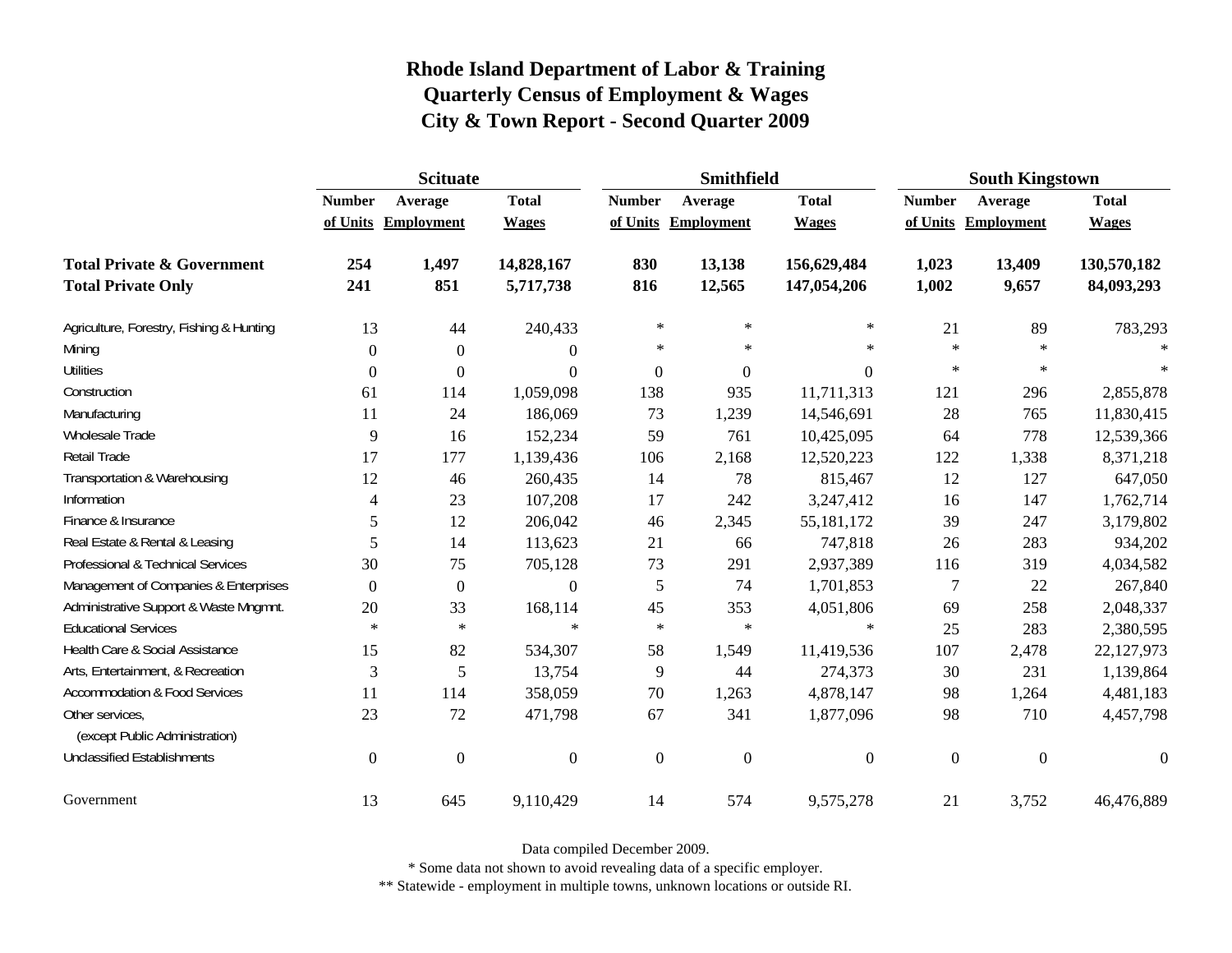|                                                   | <b>Tiverton</b>  |                     |                  |                  | Warren              |                  | Warwick          |                     |              |  |
|---------------------------------------------------|------------------|---------------------|------------------|------------------|---------------------|------------------|------------------|---------------------|--------------|--|
|                                                   | <b>Number</b>    | Average             | <b>Total</b>     | <b>Number</b>    | Average             | <b>Total</b>     | <b>Number</b>    | Average             | <b>Total</b> |  |
|                                                   |                  | of Units Employment | <b>Wages</b>     |                  | of Units Employment | <b>Wages</b>     |                  | of Units Employment | <b>Wages</b> |  |
| <b>Total Private &amp; Government</b>             | 399              | 2,581               | 21,728,397       | 373              | 3,602               | 28,440,673       | 3,285            | 48,380              | 457,611,941  |  |
| <b>Total Private Only</b>                         | 384              | 2,025               | 15,752,828       | 365              | 3,432               | 26,050,378       | 3,254            | 44,151              | 394,647,814  |  |
| Agriculture, Forestry, Fishing & Hunting          | 10               | 33                  | 143,111          | $\ast$           | $\ast$              | $\ast$           | $\overline{4}$   | 17                  | 78,695       |  |
| Mining                                            | $\ast$           | $\ast$              | $\ast$           | $\boldsymbol{0}$ | $\boldsymbol{0}$    | $\boldsymbol{0}$ | $\boldsymbol{0}$ | $\overline{0}$      | $\Omega$     |  |
| <b>Utilities</b>                                  | $\ast$           | $\ast$              | $\ast$           | $\overline{0}$   | $\boldsymbol{0}$    | $\overline{0}$   | $*$              | $\ast$              |              |  |
| Construction                                      | 62               | 200                 | 1,832,004        | 47               | 131                 | 1,225,713        | 335              | 2,090               | 27,197,391   |  |
| Manufacturing                                     | 12               | 54                  | 272,983          | 44               | 786                 | 7,970,759        | 166              | 3,360               | 36,901,041   |  |
| Wholesale Trade                                   | 28               | 96                  | 1,156,617        | 16               | 138                 | 1,775,678        | 239              | 1,757               | 22,387,680   |  |
| Retail Trade                                      | 55               | 452                 | 4,002,888        | 41               | 227                 | 1,256,334        | 442              | 7,723               | 48,214,970   |  |
| Transportation & Warehousing                      | 9                | 76                  | 353,179          | 8                | 310                 | 1,525,033        | 92               | 2,009               | 18,708,830   |  |
| Information                                       | 6                | 23                  | 537,847          | 6                | 42                  | 402,744          | 48               | 603                 | 7,030,252    |  |
| Finance & Insurance                               | 13               | 58                  | 674,772          | 15               | 199                 | 1,605,565        | 197              | 2,990               | 40,361,647   |  |
| Real Estate & Rental & Leasing                    | 7                | 5                   | 32,667           | 10               | 18                  | 132,600          | 131              | 1,274               | 9,445,930    |  |
| Professional & Technical Services                 | 45               | 133                 | 1,528,796        | 30               | 95                  | 939,388          | 393              | 1,876               | 23,869,215   |  |
| Management of Companies & Enterprises             | $\ast$           | $\ast$              | $\ast$           | $\ast$           | $\ast$              | $\ast$           | 21               | 1,327               | 20,397,117   |  |
| Administrative Support & Waste Mngmnt.            | 25               | 82                  | 619,514          | 20               | 183                 | 932,164          | 213              | 1,974               | 16,311,351   |  |
| <b>Educational Services</b>                       | 3                | 3                   | 2,912            | 5                | 73                  | 704,116          | 43               | 1,034               | 9,248,686    |  |
| Health Care & Social Assistance                   | 27               | 331                 | 2,495,771        | 32               | 561                 | 5,059,260        | 339              | 8,512               | 80,373,022   |  |
| Arts, Entertainment, & Recreation                 | 8                | 27                  | 143,879          | 6                | 29                  | 113,787          | 42               | 543                 | 2,479,890    |  |
| <b>Accommodation &amp; Food Services</b>          | 27               | 302                 | 952,392          | 38               | 495                 | 1,537,709        | 241              | 5,407               | 21,215,692   |  |
| Other services,<br>(except Public Administration) | 43               | 120                 | 565,235          | 43               | 139                 | 788,838          | 306              | 1,654               | 10,420,405   |  |
| <b>Unclassified Establishments</b>                | $\boldsymbol{0}$ | $\boldsymbol{0}$    | $\boldsymbol{0}$ | $\boldsymbol{0}$ | $\boldsymbol{0}$    | $\overline{0}$   | $\ast$           | $\ast$              | $\ast$       |  |
| Government                                        | 15               | 556                 | 5,975,569        | 8                | 168                 | 2,390,295        | 31               | 4,228               | 62,964,127   |  |

Data compiled December 2009.

\* Some data not shown to avoid revealing data of a specific employer.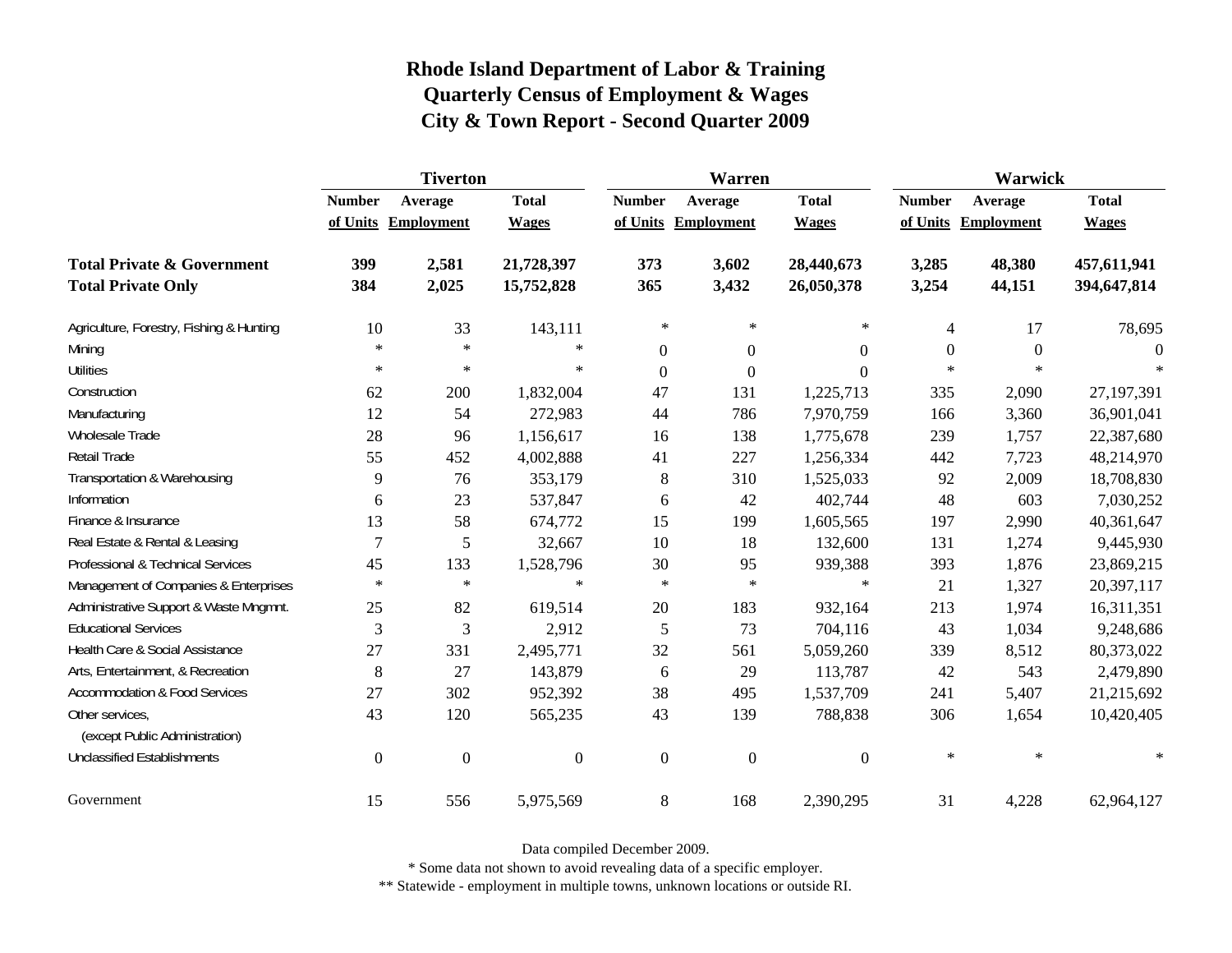|                                                   | Westerly         |                     |                  |                  | <b>West Greenwich</b> |                | <b>West Warwick</b> |                     |                |  |
|---------------------------------------------------|------------------|---------------------|------------------|------------------|-----------------------|----------------|---------------------|---------------------|----------------|--|
|                                                   | <b>Number</b>    | Average             | <b>Total</b>     | <b>Number</b>    | Average               | <b>Total</b>   | <b>Number</b>       | Average             | <b>Total</b>   |  |
|                                                   |                  | of Units Employment | <b>Wages</b>     |                  | of Units Employment   | <b>Wages</b>   |                     | of Units Employment | <b>Wages</b>   |  |
| <b>Total Private &amp; Government</b>             | 875              | 9,600               | 83,026,036       | 201              | 3,227                 | 54,303,433     | 617                 | 8,113               | 76,529,086     |  |
| <b>Total Private Only</b>                         | 856              | 8,472               | 68,876,907       | 193              | 2,806                 | 48,600,970     | 603                 | 7,042               | 63,043,351     |  |
| Agriculture, Forestry, Fishing & Hunting          | $\ast$           | $\ast$              | $\ast$           | 3                | 4                     | 20,481         | $\boldsymbol{0}$    | $\Omega$            | $\Omega$       |  |
| Mining                                            | $\ast$           | $\ast$              | $\ast$           | $\star$          | $\ast$                | $\ast$         | $\ast$              | $\star$             | $\ast$         |  |
| <b>Utilities</b>                                  | $\ast$           | $\ast$              | $\ast$           | $\boldsymbol{0}$ | $\boldsymbol{0}$      | $\theta$       | $\boldsymbol{0}$    | $\overline{0}$      | $\overline{0}$ |  |
| Construction                                      | 106              | 310                 | 2,920,369        | 44               | 109                   | 1,000,630      | 90                  | 302                 | 2,826,421      |  |
| Manufacturing                                     | 27               | 578                 | 6,184,145        | $\ast$           | $\ast$                | $\ast$         | 34                  | 1,336               | 14,626,845     |  |
| Wholesale Trade                                   | 34               | 69                  | 897,147          | 12               | 249                   | 3,733,588      | 28                  | 281                 | 3,334,731      |  |
| Retail Trade                                      | 137              | 1,956               | 11,229,646       | 12               | 58                    | 288,010        | 92                  | 950                 | 6,317,527      |  |
| Transportation & Warehousing                      | 12               | 40                  | 297,884          | $\ast$           | $\ast$                | $\ast$         | 8                   | 268                 | 2,090,651      |  |
| Information                                       | 14               | 238                 | 2,850,015        | 6                | 15                    | 876,099        | $\ast$              | $\ast$              | $\ast$         |  |
| Finance & Insurance                               | 30               | 323                 | 4,147,213        | 9                | 43                    | 562,103        | 31                  | 807                 | 8,493,379      |  |
| Real Estate & Rental & Leasing                    | 29               | 103                 | 650,465          | 3                | 11                    | 486,598        | 24                  | 55                  | 477,240        |  |
| Professional & Technical Services                 | 71               | 236                 | 3,098,714        | $\ast$           | $\ast$                | $\ast$         | 48                  | 114                 | 1,318,143      |  |
| Management of Companies & Enterprises             | $\ast$           | $\ast$              | $\ast$           | $\star$          | $\ast$                | $\ast$         | $\ast$              | $\ast$              | $\ast$         |  |
| Administrative Support & Waste Mngmnt.            | 48               | 145                 | 959,642          | 19               | 97                    | 785,082        | 23                  | 112                 | 928,122        |  |
| <b>Educational Services</b>                       | 7                | 84                  | 479,057          | $\ast$           | $\ast$                | $\ast$         | 9                   | 39                  | 140,167        |  |
| Health Care & Social Assistance                   | 110              | 2,006               | 21,682,432       | 10               | 158                   | 898,694        | 42                  | 751                 | 6,372,730      |  |
| Arts, Entertainment, & Recreation                 | 35               | 426                 | 2,371,437        | $\ast$           | $\ast$                | $\ast$         | 11                  | 61                  | 276,641        |  |
| <b>Accommodation &amp; Food Services</b>          | 98               | 1,337               | 4,804,703        | 17               | 223                   | 869,500        | 61                  | 731                 | 2,388,629      |  |
| Other services,<br>(except Public Administration) | 89               | 302                 | 1,542,202        | 11               | 23                    | 100,298        | 94                  | 340                 | 1,879,066      |  |
| <b>Unclassified Establishments</b>                | $\boldsymbol{0}$ | $\boldsymbol{0}$    | $\boldsymbol{0}$ | $\mathbf{0}$     | $\boldsymbol{0}$      | $\overline{0}$ | $\boldsymbol{0}$    | $\overline{0}$      | $\Omega$       |  |
| Government                                        | 19               | 1,127               | 14,149,129       | 8                | 422                   | 5,702,463      | 14                  | 1,071               | 13,485,735     |  |

Data compiled December 2009.

\* Some data not shown to avoid revealing data of a specific employer.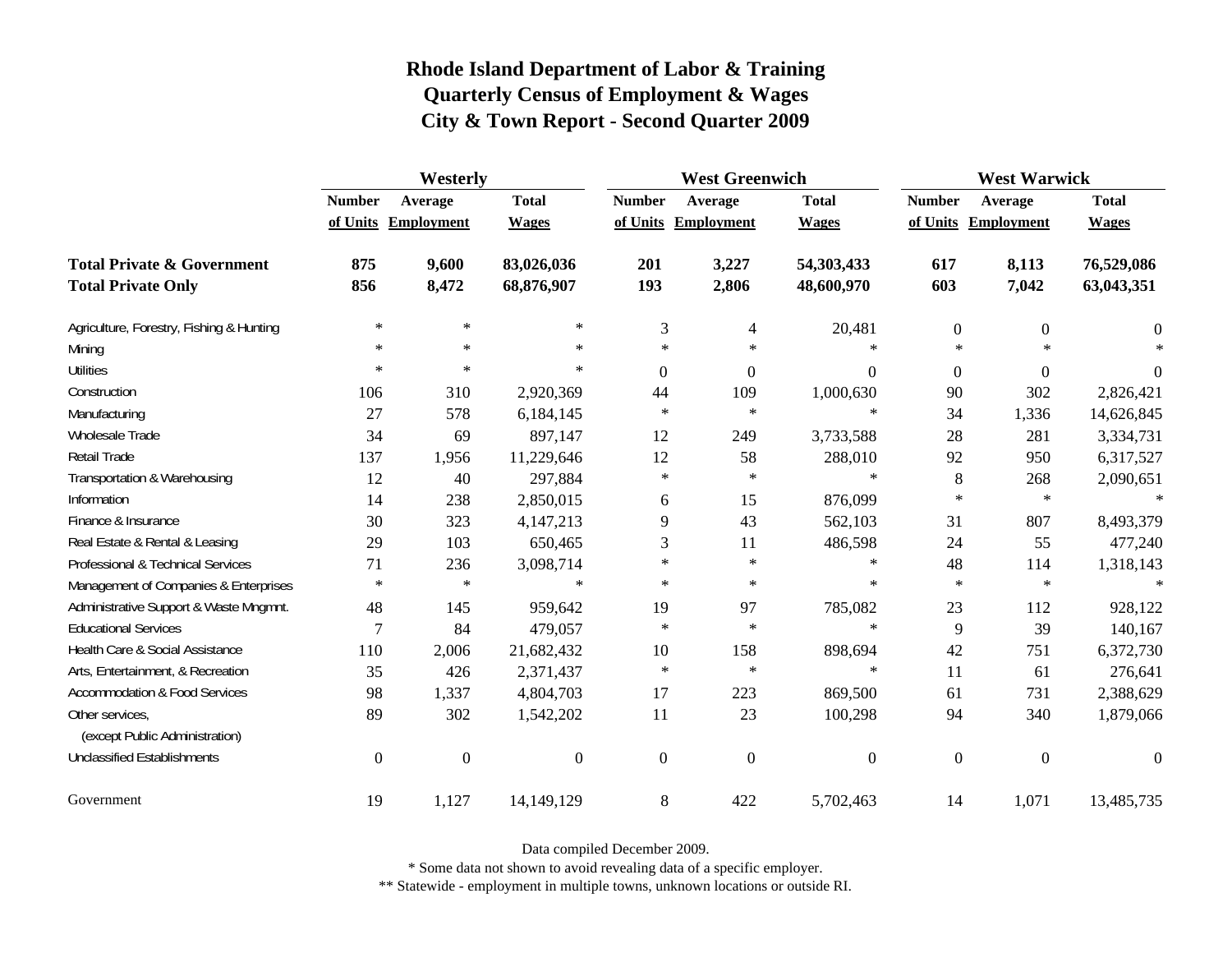|                                          |                  | Woonsocket          |                  | Statewide **     |                     |                |  |
|------------------------------------------|------------------|---------------------|------------------|------------------|---------------------|----------------|--|
|                                          | <b>Number</b>    | Average             | <b>Total</b>     |                  | Average             | <b>Total</b>   |  |
|                                          |                  | of Units Employment | <b>Wages</b>     |                  | of Units Employment | <b>Wages</b>   |  |
| <b>Total Private &amp; Government</b>    | 847              | 15,189              | 157,350,693      | 2,837            | 7,493               | 111,654,615    |  |
| <b>Total Private Only</b>                | 828              | 13,551              | 137,012,257      | 2,834            | 7,485               | 111,486,366    |  |
| Agriculture, Forestry, Fishing & Hunting | 0                | $\boldsymbol{0}$    | 0                | $\boldsymbol{0}$ | $\boldsymbol{0}$    | $\overline{0}$ |  |
| Mining                                   | $\boldsymbol{0}$ | $\boldsymbol{0}$    | $\overline{0}$   | $\overline{0}$   | $\overline{0}$      | $\overline{0}$ |  |
| <b>Utilities</b>                         | $\ast$           | $\ast$              | $\ast$           | $\star$          | $\ast$              | $\ast$         |  |
| Construction                             | 64               | 291                 | 2,943,373        | 257              | 633                 | 7,905,455      |  |
| Manufacturing                            | 66               | 1,067               | 9,911,574        | 14               | 19                  | 747,303        |  |
| Wholesale Trade                          | 47               | 355                 | 3,964,590        | 1,042            | 1,911               | 40,075,681     |  |
| Retail Trade                             | 118              | 1,692               | 10,778,081       | 85               | 487                 | 8,720,117      |  |
| Transportation & Warehousing             | 14               | 753                 | 5,897,788        | 41               | 114                 | 1,688,508      |  |
| Information                              | 11               | 108                 | 978,105          | 154              | 443                 | 7,573,510      |  |
| Finance & Insurance                      | 24               | 196                 | 2,050,501        | 118              | 294                 | 5,803,393      |  |
| Real Estate & Rental & Leasing           | 31               | 122                 | 898,509          | 29               | 72                  | 1,065,763      |  |
| Professional & Technical Services        | 69               | 403                 | 6,044,605        | 465              | 830                 | 13,113,113     |  |
| Management of Companies & Enterprises    | $\ast$           | $\ast$              | $\ast$           | 37               | 126                 | 2,745,139      |  |
| Administrative Support & Waste Mngmnt.   | 40               | 600                 | 5,488,250        | 302              | 1,711               | 13,174,514     |  |
| <b>Educational Services</b>              | 15               | 353                 | 2,898,842        | 49               | 129                 | 942,842        |  |
| Health Care & Social Assistance          | 113              | 3,784               | 30,089,416       | 46               | 185                 | 2,852,582      |  |
| Arts, Entertainment, & Recreation        | $\overline{7}$   | 100                 | 370,555          | 18               | 20                  | 329,049        |  |
| <b>Accommodation &amp; Food Services</b> | 93               | 1,157               | 3,815,397        | 25               | 237                 | 1,172,325      |  |
| Other services,                          | 106              | 486                 | 2,223,534        | 97               | 240                 | 3,310,919      |  |
| (except Public Administration)           |                  |                     |                  |                  |                     |                |  |
| <b>Unclassified Establishments</b>       | $\boldsymbol{0}$ | $\boldsymbol{0}$    | $\boldsymbol{0}$ | $\ast$           | $\ast$              | $\ast$         |  |
| Government                               | 19               | 1,640               | 20,338,436       | 3                | 8                   | 168,249        |  |

Data compiled December 2009.

\* Some data not shown to avoid revealing data of a specific employer.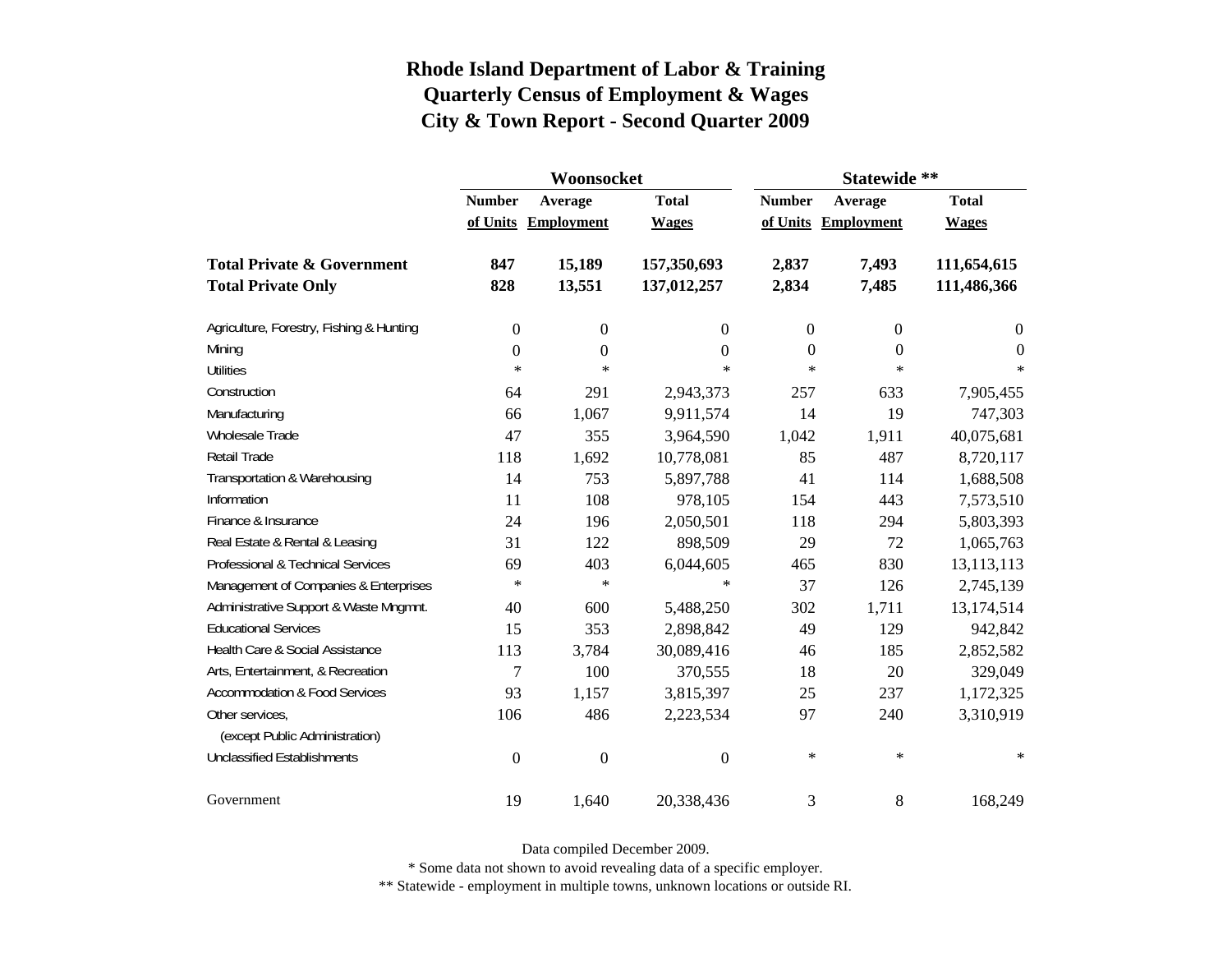|                                                   | <b>Bristol County</b> |                     |                |               | <b>Kent County</b> |              |                |            | <b>Newport County</b> |  |
|---------------------------------------------------|-----------------------|---------------------|----------------|---------------|--------------------|--------------|----------------|------------|-----------------------|--|
|                                                   | <b>Number</b>         | Average             | <b>Total</b>   | <b>Number</b> | Average            | <b>Total</b> | <b>Number</b>  | Average    | <b>Total</b>          |  |
|                                                   |                       | of Units Employment | <b>Wages</b>   | of Units      | <b>Employment</b>  | <b>Wages</b> | of Units       | Employment | <b>Wages</b>          |  |
| <b>Total Private &amp; Government</b>             | 1,456                 | 14,279              | 121,406,949    | 5,581         | 74,315             | 717,607,759  | 3,319          | 39,298     | 422,554,085           |  |
| <b>Total Private Only</b>                         | 1,421                 | 12,094              | 93,574,227     | 5,496         | 66,477             | 611,790,535  | 3,222          | 31,530     | 282,139,763           |  |
| Agriculture, Forestry, Fishing & Hunting          | 5                     | 24                  | 116,046        | 13            | 46                 | 228,738      | 43             | 259        | 1,613,748             |  |
| Mining                                            | $\mathbf{0}$          | $\mathbf{0}$        | $\overline{0}$ | $\ast$        | $\ast$             | $\ast$       | $\overline{4}$ | 18         | 155,129               |  |
| <b>Utilities</b>                                  | $\ast$                | $\ast$              | $\ast$         | $\ast$        | $\ast$             | $\ast$       | 3              | 42         | 839,372               |  |
| Construction                                      | 213                   | 621                 | 6,652,363      | 654           | 3,153              | 37,760,484   | 375            | 1,551      | 16,218,142            |  |
| Manufacturing                                     | 121                   | 1,940               | 19, 181, 724   | 284           | 7,180              | 94,797,103   | 91             | 2,539      | 41,510,625            |  |
| Wholesale Trade                                   | 80                    | 306                 | 4,362,430      | 389           | 2,843              | 38,941,783   | 182            | 626        | 8,409,554             |  |
| Retail Trade                                      | 137                   | 1,229               | 7,090,713      | 701           | 11,122             | 70,752,258   | 443            | 3,964      | 25,326,959            |  |
| Transportation & Warehousing                      | 20                    | 342                 | 1,830,105      | 126           | 2,725              | 25,151,490   | 70             | 583        | 3,731,416             |  |
| Information                                       | $22\,$                | 118                 | 1,344,197      | 82            | 1,471              | 19,168,999   | 58             | 675        | 9,175,517             |  |
| Finance & Insurance                               | 59                    | 419                 | 4,498,245      | 313           | 4,263              | 54,511,366   | 112            | 885        | 12,675,869            |  |
| Real Estate & Rental & Leasing                    | 39                    | 72                  | 625,397        | 220           | 1,497              | 11,764,307   | 123            | 638        | 4,936,971             |  |
| Professional & Technical Services                 | 138                   | 303                 | 3,509,078      | 639           | 3,091              | 46,040,652   | 410            | 3,136      | 49,786,556            |  |
| Management of Companies & Enterprises             | 10                    | 42                  | 600,211        | 34            | 1,546              | 23,431,807   | 23             | 540        | 5,230,912             |  |
| Administrative Support & Waste Mngmnt.            | 89                    | 455                 | 2,997,412      | 363           | 2,742              | 22,284,882   | 207            | 1,205      | 9,186,886             |  |
| <b>Educational Services</b>                       | 26                    | 1,734               | 16,102,481     | 74            | 1,443              | 11,886,484   | 51             | 1,156      | 12,981,595            |  |
| Health Care & Social Assistance                   | 115                   | 1,959               | 14,408,262     | 519           | 11,531             | 104,320,475  | 232            | 4,275      | 33,726,043            |  |
| Arts, Entertainment, & Recreation                 | 31                    | 349                 | 1,947,879      | 76            | 824                | 3,653,005    | 98             | 1,522      | 8,918,077             |  |
| <b>Accommodation &amp; Food Services</b>          | 122                   | 1,543               | 4,997,701      | 437           | 8,384              | 31,645,859   | 350            | 6,236      | 27,308,623            |  |
| Other services,<br>(except Public Administration) | 193                   | 630                 | 3,146,383      | 567           | 2,607              | 15,401,429   | 345            | 1,678      | 10,403,508            |  |
| <b>Unclassified Establishments</b>                | $\ast$                | $\ast$              | $\ast$         | $\ast$        | $\ast$             | $\ast$       | $\ast$         | $\ast$     | $\ast$                |  |
| Government                                        | 35                    | 2,185               | 27,832,722     | 85            | 7,837              | 105,817,224  | 97             | 7,768      | 140,414,322           |  |

Data compiled December 2009.

\* Some data not shown to avoid revealing data of a specific employer.